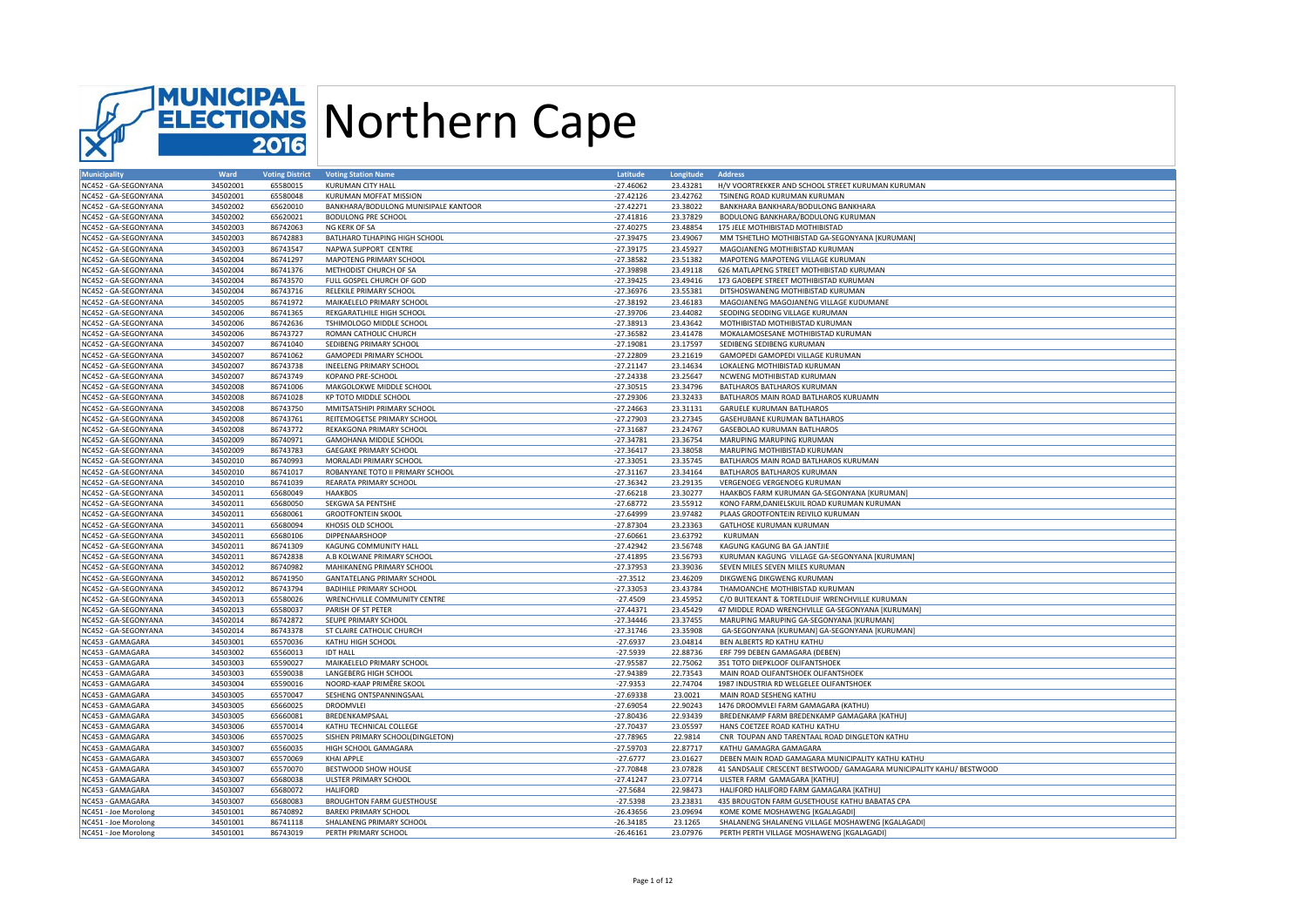

| <b>Municipality</b>  | Ward                 | <b>Voting District</b> | <b>Voting Station Name</b>       | Latitude                  | Longitude            | <b>Address</b>                                                     |
|----------------------|----------------------|------------------------|----------------------------------|---------------------------|----------------------|--------------------------------------------------------------------|
| NC451 - Joe Morolong | 34501001             | 86743020               | BAGALOTLHARE HIGH SCHOOL         | $-26.29415$               | 23.17227             | TSOE TSOE VILLAGE MOSHAWENG [KGALAGADI]                            |
| NC451 - Joe Morolong | 34501002             | 86741871               | <b>GAMOKATEDI PRIMARY SCHOOL</b> | $-26.74529$               | 23.27939             | GAMOKATEDI GAMOKATEDI MOTHIBISTAD                                  |
| NC451 - Joe Morolong | 34501002             | 86741882               | MOSHAWENG HIGH SCHOOL            | $-26.79223$               | 23.35995             | LOOPENG LOOPENG VILLAGE KURUMAN                                    |
| NC451 - Joe Morolong | 34501002             | 86742029               | MADUO PRIMARY SCHOOL             | $-26.70684$               | 23.21124             | <b>GANAP VILLAGE KURUMAN</b>                                       |
| NC451 - Joe Morolong | 34501002             | 86742647               | GAPAAPOANE PRIMARY SCHOOL        | $-26.8135$                | 23.46017             | CAHAR CAHAR VILLAGE MOSHAWENG [KGALAGADI]                          |
| NC451 - Joe Morolong | 34501002             | 86742669               | MAREMANE PRIMARY SCHOOL          | $-26.82553$               | 23.20212             | PADSTOW PADSTOW VILLAGE MOSHAWENG [KGALAGADI]                      |
| NC451 - Joe Morolong | 34501002             | 86743671               | SESHENG PRIMARY SCHOOL           | $-26.79513$               | 23.34907             | LOOPENG LOOPENG BAGA-TOTO                                          |
| NC451 - Joe Morolong | 34501003             | 86740881               | MADIBENG MIDDLE SCHOOL           | $-26.57852$               | 22.85929             | MADIBENG MADIBENG VILLAGE BOPHIRIMA                                |
| NC451 - Joe Morolong | 34501003             | 86741129               | KHUIS PRIMARY SCHOOL             | $-26.87825$               | 23.06716             | KHUIS KHUIS VILLAGE MOSHAWENG [KGALAGADI                           |
| NC451 - Joe Morolong | 34501003             | 86741860               | SEGOPOTSO MIDDLE SCHOOL          | $-26.72543$               | 23.16167             | LAXEY LAXEY VILLAGE KURUMAN                                        |
| NC451 - Joe Morolong | 34501003             | 86742535               | DUTTON PRIMARY SCHOOL            | $-26.5331$                | 22.98424             | KLEIN EIFFEL BOPHIRIMA                                             |
| NC451 - Joe Morolong | 34501003             | 86743031               | EIFFEL PRIMARY SCHOOL            | $-26.56549$               | 22.90767             | EIFFEL EIFFEL VILLAGE MOSHAWENG [KGALAGADI]                        |
| NC451 - Joe Morolong | 34501004             | 65610019               | VANZYLSRUS MUNISIPALE KANTOOR    | $-26.87812$               | 22.05253             | 31 KORTSTRAAT VAN ZYLSRUST VAN ZYLSRUST                            |
|                      |                      |                        |                                  |                           |                      |                                                                    |
| NC451 - Joe Morolong | 34501004             | 65650013               | HOTAZEL KLUBSAAL                 | $-27.19984$               | 22.95604             | KUPFERBURGER SINGEL HOTAZEL HOTAZEL                                |
| NC451 - Joe Morolong | 34501004             | 65660070               | SONSTRAAL                        | $-27.12193$               | 22.46426             | PLAAS SONSTRAAL VANZYLSRUS                                         |
| NC451 - Joe Morolong | 34501004             | 65680016               | <b>SUTTON FARM</b>               | $-27.43523$               | 22.82135             | SUTTON KURUMAN SUTTON                                              |
| NC451 - Joe Morolong | 34501004             | 65690028               | CONCORDIA                        | $-26.59348$               | 22.6732              | CONCORDIA CONCORDIA CONCORDIA                                      |
| NC451 - Joe Morolong | 34501004             | 65690039               | <b>KHUIS ROAD</b>                | $-26.73002$               | 22.31354             | KHUIS ROAD JOHN TAOLO GAETSEWE KURUMAN                             |
| NC451 - Joe Morolong | 34501004             | 65690040               | LETHATING BOEREVEREENIGINGSAAL   | $-26.9211$                | 22.7274              | DOORINGDRAAI [KALAHARI [CBDC]                                      |
| NC451 - Joe Morolong | 34501004             | 65690051               | <b>TURKEY FARM HOUSE</b>         | $-26.26467$               | 22.59494             | MC CATHYS REST KURUMAN KALAHARI CBDC                               |
| NC451 - Joe Morolong | 34501004             | 65690062               | DE DWAAL                         | $-26.49461$               | 22.28718             | VAN ZYLSRUS VAN ZYLSRUS KGALAGADI                                  |
| NC451 - Joe Morolong | 34501004             | 65690073               | WESTWARD-HO                      | $-26.75347$               | 22.53653             | WESTWARD-HO VANZYLSRUS KURUMAN                                     |
| NC451 - Joe Morolong | 34501004             | 65700019               | <b>BLACK ROCK KLUBSAAL</b>       | $-27.12147$               | 22.84171             | OPPOSITE BLACKROCK ENTRENCE SECURITY GATE BLACK ROCK BLACKROCK     |
| NC451 - Joe Morolong | 34501004             | 86741657               | TSWLELOPELE EDUCARE CENTRE       | $-27.1914$                | 23.05454             | MAGOJANENG WEST MAGOJANENG WEST BAGA-TOTO                          |
| NC451 - Joe Morolong | 34501004             | 86743569               | GASEAGELWE PRIMARY SCHOOL        | $-27.21326$               | 23.04933             | MAGOBING MOTHIBISTAD KURUMAN                                       |
| NC451 - Joe Morolong | 34501005             | 86740016               | LEHIKENG PRIMARY SCHOOL          | $-27.11687$               | 23.04233             | GASESE GASESE VILLAGE KURUMAN                                      |
| NC451 - Joe Morolong | 34501005             | 86741152               | THUSEGO PRIMARY SCHOOL           | $-27.09545$               | 23.08902             | TSINENG TSINENG VILLAGE KURUMAN                                    |
| NC451 - Joe Morolong | 34501005             | 86741589               | MAIPENG PRIMARY SCHOOL           | $-27.13474$               | 23.12206             | MAIPEING MAIPEING VILLAGE KURUMAN                                  |
| NC451 - Joe Morolong | 34501006             | 86741174               | <b>RUSFONTEIN PRIMARY SCHOOL</b> | $-26.99648$               | 23.25108             | RUSFONTEIN MOSHAWENG [KGALAGADI] MOSHAWENG [KGALAGADI]             |
| NC451 - Joe Morolong | 34501006             | 86741196               | <b>MAPHINIKI PRIMARY SCHOOL</b>  | $-27.04848$               | 23.24627             | MAPHINIKI MAPHINIKI VILLAGE KURUMAN                                |
| NC451 - Joe Morolong | 34501006             | 86741477               | ROMAN CATHOLIC CHURCH            | $-27.14141$               | 23.27987             | HERTZOG VILLAGE MOSHAWENG KGALAGADI                                |
| NC451 - Joe Morolong | 34501006             | 86742658               | BATSHWENENG MIDDLE SCHOOL        | $-26.94484$               | 23.16021             | METSIMANTSI METSIMANTSI WYK 3 MOSHAWENG [KGALAGADI]                |
| NC451 - Joe Morolong | 34501006             | 86742670               | <b>GALORE PRIMARY SCHOOL</b>     | $-27.13158$               | 23.37664             | GALOTLHARE GALOTLHARE VILLLAGE MOSHAWENG [KGALAGADI]               |
| NC451 - Joe Morolong | 34501006             | 86742692               | <b>GADIBOE PRIMARY SCHOOL</b>    | $-27.07511$               | 23.29556             | GADIBOE GADIBOE VILLAGE MOSHAWENG [KGALAGADI]                      |
|                      |                      | 86741051               |                                  |                           |                      |                                                                    |
| NC451 - Joe Morolong | 34501007<br>34501007 | 86741073               | LOGOBATE PRIMARY SCHOOL          | $-27.1718$<br>$-27.29293$ | 23.41356<br>23.38631 | LOGOBATE MOSHAWENG [KGALAGADI] MOSHAWENG [KGALAGADI]               |
| NC451 - Joe Morolong |                      |                        | MARATADITSE PRIMARY SCHOOL       |                           |                      | KLEINIERA VILLAGE MOSHAWENG [KGALAGADI] MOSHAWENG [KGALAGADI]      |
| NC451 - Joe Morolong | 34501007             | 86741130               | TONGWANE MIDDLE SCHOOL           | $-27.27766$               | 23.48097             | CHURCHILL CHURCHILL KURUMAN                                        |
| NC451 - Joe Morolong | 34501007             | 86741220               | BAGASEHUNELO PRIMARY SCHOOL      | $-27.092$                 | 23.55111             | GASEHUNELO WYK 5 GASEHUNELO WYK 5 KURUMAN                          |
| NC451 - Joe Morolong | 34501007             | 86741523               | BOGOSIENG LEKWA PRIMARY SCHOOL   | $-27.12473$               | 23.61526             | MOSHAWENG [KGALAGADI] MOSHAWENG [KGALAGADI]                        |
| NC451 - Joe Morolong | 34501007             | 86741949               | <b>CARDINGTON PRIMARY SCHOOL</b> | $-27.22453$               | 23.51233             | CARDINGTON CARDINGTON VILLAGE MOSHAWENG [KGALAGADI]                |
| NC451 - Joe Morolong | 34501007             | 86742793               | MENTU PRIMARY SCHOOL             | $-27.23634$               | 23.34977             | MENTU MENTU VILLAGE MOSHAWENG [KGALAGADI]                          |
| NC451 - Joe Morolong | 34501007             | 86742805               | RATANANG PRIMARY SCHOOL          | $-27.17054$               | 23.56283             | GASEHUNELO WYK 7 GASEHUNELO WYK 7 MOSHAWENG [KGALAGADI]            |
| NC451 - Joe Morolong | 34501007             | 86742827               | EVANGELICAL LUTHERAN CHURCH SA   | $-27.14628$               | 23.52814             | MOSHAWENG [KGALAGADI] MOSHAWENG [KGALAGADI                         |
| NC451 - Joe Morolong | 34501008             | 86740588               | BATTLEMOUNT PRIMARY SCHOOL       | $-26.89624$               | 23.7168              | BATTLEMOUNT BATTLEMOUNT VILLAGE MOSHAWENG [KGALAGADI]              |
| NC451 - Joe Morolong | 34501008             | 86741185               | <b>GAMORONA TRIBAL OFFICE</b>    | $-26.91337$               | 23.74304             | GAMORONA GAMORONA VILLAGE KURUMAN                                  |
| NC451 - Joe Morolong | 34501008             | 86741400               | <b>GATLHOSE PRIMARY SCHOOL</b>   | $-26.99384$               | 23.6452              | BENDEL BENDEL VILLAGE KURUMAN                                      |
| NC451 - Joe Morolong | 34501008             | 86741411               | GAMOCHWAEDE PRIMARY SCHOOL       | $-26.89428$               | 23.50929             | DEURHAM DEURHAM VILLAGE BAGA-TOTO                                  |
| NC451 - Joe Morolong | 34501008             | 86742681               | LONG HERST PRIMARY SCHOOL        | $-26.84909$               | 23.57555             | LONG HERST LONG HERST VILLAGE MOSHAWENG [KGALAGADI]                |
| NC451 - Joe Morolong | 34501009             | 86740522               | SENGAE PRIMARY SCHOOL            | $-27.07184$               | 23.84154             | BOTHITHONG BOTHITHONG VILLAGE MOTHIBITSAD                          |
| NC451 - Joe Morolong | 34501009             | 86740533               | DITSHIPENG PRIMARY SCHOOL        | $-26.96299$               | 23.81271             | DITSHIPENG DITSHIPENG MOTHIBISTAD                                  |
| NC451 - Joe Morolong | 34501009             | 86742052               | <b>GAA-ESI PRIMARY SCHOOL</b>    | $-27.05082$               | 23.82796             | BOTHITONG VILLAGE KURUMAN                                          |
| NC451 - Joe Morolong | 34501009             | 86742816               | MATSHANENG PRIMARY SCHOOL        | $-27.0696$                | 23.75734             | DANOON DANOON VILLAGE MOSHAWENG [KGALAGADI]                        |
| NC451 - Joe Morolong | 34501009             | 86743682               | <b>KUBUGE PRIMARY SCHOOL</b>     | $-27.01547$               | 23.74815             | KIANG KOP KIANG KOP BAGA-MOTSHWARAKGOLE                            |
| NC451 - Joe Morolong | 34501010             | 86740511               | <b>GLENRED PRIMARY SCHOOL</b>    | $-26.97182$               | 23.90867             | GLENRED GLENRED VILLAGE KURUMAN                                    |
| NC451 - Joe Morolong | 34501010             | 86742041               | THLAGANYANE PRIMARY SCHOOL       | $-26.9173$                | 23.9368              | <b>KGANWANE KURUMAN</b>                                            |
| NC451 - Joe Morolong | 34501010             | 86743693               | TEKO HOME BASED CARE             | $-26.88601$               | 23.91841             | MASEOHATSHE MASEOHATSHE BAGA-MOTSHWARAKGOLE                        |
| NC451 - Joe Morolong | 34501011             | 86740498               | PULELO PRIMARY SCHOOL            | $-26.9644$                | 23.98949             | CASSEL CASSEL VILLAGE KURUMAN                                      |
| NC451 - Joe Morolong | 34501011             | 86740500               | KOPANO MIDDLE SCHOOL             | $-26.96421$               | 23.98056             | CASSEL CASSEL VILLAGE CASSEL                                       |
| NC451 - Joe Morolong | 34501011             | 86740690               | LOTLHAKAJANENG PRIMARY SCHOOL    | $-27.02111$               | 24.0161              | LOTLHAKAJANENG LOTLHAKAJANENG VILLAGE, KURUMAN MOSHAWENG KGALAGADI |
| NC451 - Joe Morolong | 34501012             | 86740544               | LERUMO PRIMARY SCHOOL            | $-27.07642$               | 23.928               | DITHAKONG DITHAKONG VILLAGE KURUMAN                                |
| NC451 - Joe Morolong | 34501012             | 86740555               | DITHAKONG TRIBAL OFFICE          | $-27.08573$               | 23.91824             | DITHAKONG DITHAKONG VILLAGE KURUMAN                                |
| NC451 - Joe Morolong | 34501012             | 86742704               | OMANG PRIMARY SCHOOL             | $-27.09326$               | 23.92266             | DITHAKONG DTHAKONG VILLAGE MOSHAWENG [KGALAGADI]                   |
|                      |                      |                        |                                  |                           |                      |                                                                    |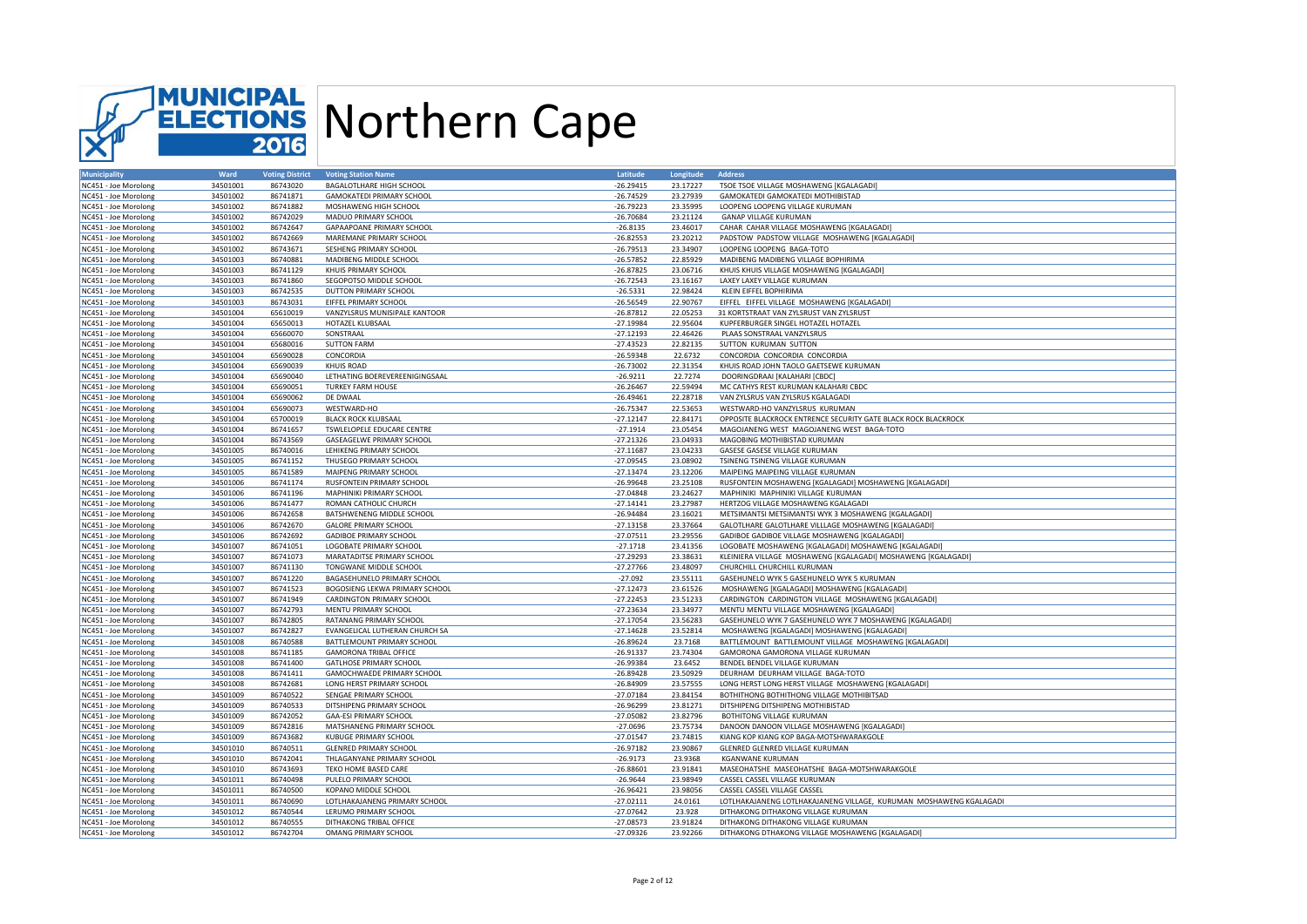

| <b>Municipality</b>  | Ward     | <b>Voting District</b> | <b>Voting Station Name</b>         | Latitude    | Longitude | <b>Address</b>                                          |
|----------------------|----------|------------------------|------------------------------------|-------------|-----------|---------------------------------------------------------|
| NC451 - Joe Morolong | 34501013 | 86740566               | PIETERSHAM PRIMARY SCHOOL          | $-27.18747$ | 23.87465  | PIETERSHAM PIETERSHAM VILLAGE KURUMAN                   |
| NC451 - Joe Morolong | 34501013 | 86741343               | <b>KAMDEN TRIBAL OFFICE</b>        | $-27.36084$ | 23.8929   | KAMDEN KAMDEN VILLAGE KURUMAN                           |
| NC451 - Joe Morolong | 34501013 | 86741398               | <b>COLSTON PRIMARY SCHOOL</b>      | $-27.26176$ | 23.84289  | COLSTON COLSTON VILLAGE KURUMAN                         |
| NC451 - Joe Morolong | 34501013 | 86741444               | DIKHING PRIMARY SCHOOL             | $-27.30442$ | 23.77772  | DIKHING DIKHING VILLAGE MOSHAWENG [KGALAGADI]           |
| NC451 - Joe Morolong | 34501013 | 86742737               | ROMAN CATHOLIC CHURCH KHANKHUDUNG  | $-27.34289$ | 23.85608  | KHANKHUDUNG VILLAGE MOSHAWENG MOSHAWENG                 |
| NC451 - Joe Morolong | 34501014 | 86741354               | METSWETSANENG PRIMARY SCHOOL       | $-27.30711$ | 23.67684  | MECWETSANENG MECWETSANENG VILLAGE MOSHAWENG [KGALAGADI] |
|                      |          |                        |                                    |             |           |                                                         |
| NC451 - Joe Morolong | 34501014 | 86741387               | ROMAN CATHOLIC CHURCH              | $-27.4116$  | 23.80814  | BOTHETHELETSA BOTHETHELETSA VILLAGE KURUMAN             |
| NC451 - Joe Morolong | 34501014 | 86742030               | <b>BOGARE PRIMARY SCHOOL</b>       | $-27.34107$ | 23.58303  | LOGAGANENG VILLAGE KURUMAN                              |
| NC451 - Joe Morolong | 34501014 | 86742715               | <b>GOGANANG PRIMARY SCHOOL</b>     | $-27.22424$ | 23.64662  | KGANUNG KGANUNG VILLAGE MOSHAWENG [KGALAGADI]           |
| NC451 - Joe Morolong | 34501014 | 86742726               | TSELA NTSHU PRIMARY SCHOOL         | $-27.35088$ | 23.78718  | TZANEEN TZANEEN VILLAGE MOSHAWENG [KGALAGADI]           |
| NC451 - Joe Morolong | 34501014 | 86742748               | <b>BADUANA PRIMARY SCHOOL</b>      | $-27.3435$  | 23.66597  | MAKETLE MAKETLE VILLAGE MOSHAWENG [KGALAGADI]           |
| NC451 - Joe Morolong | 34501014 | 86742759               | BOITSHIRELETSO PRIMARY SCHOOL      | $-27.3704$  | 23.71413  | WASHINGTON WASHINGTON VILLAGE MOSHAWENG [KGALAGADI]     |
| NC451 - Joe Morolong | 34501014 | 86742760               | KIKAHELA METHODIST CHURCH          | $-27.44123$ | 23.87554  | KIKAHELA VILLAGE MOSHAWENG [KGALAGADI]                  |
| NC451 - Joe Morolong | 34501014 | 86742782               | NEW SMOUSWANE PRIMARY SCHOOL       | $-27.27333$ | 23.60564  | ELLENDALE ELLENDALE VILLAGE MOSHAWENG [KGALAGADI]       |
| NC451 - Joe Morolong | 34501015 | 86741310               | GASEBONWE MIDDLE SCHOOL            | $-27.45433$ | 23.6277   | NCWELENGWE NCWELENGWE MOTHIBISTAD                       |
| NC451 - Joe Morolong | 34501015 | 86741321               | BAGA JANTJIE TRIBAL AUTHORITY      | $-27.49517$ | 23.68541  | MANYEDING MANYEDING VILLAGE KURUMAN                     |
| NC451 - Joe Morolong | 34501015 | 86741332               | OBONTSE PRIMARY SCHOOL             | $-27.43811$ | 23.69519  | GAMOTHIBI GAMOTHIBI VILLAGE MOSHAWENG [KGALAGADI]       |
| NC451 - Joe Morolong | 34501015 | 86742771               | <b>GAMASEGO PRIMARY SCHOOL</b>     | $-27.53281$ | 23.73393  | GAMASEPA GAMASEPA VILLAGE MOSHAWENG [KGALAGADI]         |
|                      |          |                        |                                    |             |           |                                                         |
| NC451 - Joe Morolong | 34501015 | 86743705               | MAHUKUBUNG PRIMARY SCHOOL          | $-27.48742$ | 23.75122  | MAHUKUBUNG MAHUKUBUNG BAGA-JANTIE                       |
| NC094 - Phokwane     | 30904001 | 86790011               | LUTHERAN CHURCH                    | $-27.78743$ | 24.67658  | 2099 PHAPHAMANG PAMPIERSTAD PAMPIERSTAD                 |
| NC094 - Phokwane     | 30904001 | 86790066               | PAMPIERSTAD (TENT)                 | $-27.79386$ | 24.68213  | N/A OPEN SPACE, SHANTIES PAMPIERSTAD PHOKWANE           |
| NC094 - Phokwane     | 30904001 | 86790099               | <b>MASHATARENG (TENT)</b>          | $-27.79311$ | 24.6667   | MASHATARENG, RDP HOUSES PAMPIERSTAD MASHATARENG         |
| NC094 - Phokwane     | 30904002 | 86790022               | PAMPIERSTAD HIGH SCHOOL            | $-27.78973$ | 24.69184  | 530B EXTENSION 3 PAMPIERSTAD PAMPIERSTAD                |
| NC094 - Phokwane     | 30904002 | 86790055               | MOOKI LOBELO PRIMARY               | $-27.77397$ | 24.68519  | 1706 MATANG STREET PAMPIERSTAD PAMPIERSTAD              |
| NC094 - Phokwane     | 30904003 | 65520075               | PLOT 4H9 (HARTSWATER)              | $-27.77028$ | 24.76397  | PLOT 4H9 HARTSWATER HARTSWATER                          |
| NC094 - Phokwane     | 30904003 | 86790033               | <b>BONTLENG PRIMARY SCHOOL</b>     | $-27.778$   | 24.69565  | 1716 BOJOSI STREET PAMPIERSTAD PAMPIERSTAD              |
| NC094 - Phokwane     | 30904003 | 86790077               | PAMPIERSTAD COMMUNITY HALL         | $-27.7761$  | 24.70257  | 738B MANGOPE AVENUE PAMPIERSTAD PHOKWANE [HARTSWATER]   |
| NC094 - Phokwane     | 30904004 | 65520086               | MOTSWEDITHUTO PRIMARY SCHOOL       | $-27.72156$ | 24.77948  | 1168 PLT HARTSWATER HARTSWATER                          |
| NC094 - Phokwane     | 30904004 | 65520097               | VOORSPOED LAERSKOOL                | $-27.67789$ | 24.76888  | HOOFSTRAAT MAGOGONG MAGOGONG                            |
|                      |          |                        |                                    |             |           |                                                         |
| NC094 - Phokwane     | 30904004 | 65520143               | <b>BANKSDRIFT PRIMARY SCHOOL</b>   | $-27.70893$ | 24.71366  | 5K14 FARM MAGOGONG PHOKWANE [HARTSWATER]                |
| NC094 - Phokwane     | 30904004 | 86790044               | KGOMOTSO HIGH SCHOOL               | $-27.76929$ | 24.68913  | 2901 MOSIGEDI STREET PAMPIERSTAD PAMPIERSTAD            |
| NC094 - Phokwane     | 30904004 | 86790088               | APOTLES NATIONAL BRETHREN CHURCH   | $-27.74088$ | 24.68791  | TLAPENG PAMPIERSTAD TLAPENG                             |
| NC094 - Phokwane     | 30904005 | 65420029               | BONITA PARK COMMUNITY HALL         | $-27.73914$ | 24.8085   | 5001 PALM WEG BONITA PARK HARTWATER                     |
| NC094 - Phokwane     | 30904005 | 65420041               | BANKDRIFT SECONDARY SCHOOL         | $-27.74684$ | 24.79938  | THAGADIEPELAJANG HARTWATER                              |
| NC094 - Phokwane     | 30904006 | 65420018               | HARTSWATER LAERSKOOL               | $-27.75151$ | 24.80279  | 172 JAN VILJOEN STREET HARTSWATER HARTSWATER            |
| NC094 - Phokwane     | 30904006 | 65420030               | ROLL BALL GROUND (TENT)            | $-27.75621$ | 24.80024  | ROLL BALL GROUND, BEAN RESTAURANT HARTSWATER HARTSWATER |
| NC094 - Phokwane     | 30904006 | 65420052               | SKERMA (TENT)                      | $-27.71017$ | 24.80152  | 4JX4 PERSE, DE BRYUN HARTSWATER HARTSWATER              |
| NC094 - Phokwane     | 30904006 | 65520132               | PLOT 2GX2 -TADCASTER               | $-27.78575$ | 24.83193  | 2GX2 FARM TADCASTER / HARTSWATER PHOKWANE [HARTSWATER]  |
| NC094 - Phokwane     | 30904007 | 65430042               | JAN-KEMP PRIMARY SCHOOL            | $-27.91314$ | 24.81445  | 12 RAMAKATSA STREET VALSPAN JAN KEMPDORP                |
| NC094 - Phokwane     | 30904008 | 65430020               | TLHWAHALANG SECONDARY SCHOOL       | $-27.91871$ | 24.81871  | 486 R. NKOMO STR VALSPAN JAN KEMPDORP                   |
| NC094 - Phokwane     | 30904008 | 65430053               | HOLY APOSTOLIC CHURCH IN ZION      | $-27.92136$ | 24.80765  | PHOKWANE PHOKWANE PHOKWANE                              |
| NC094 - Phokwane     | 30904008 | 65520042               | ANDALUSIA PRIMARY SCHOOL           | $-27.91411$ | 24.84806  | KERK STREET JAN KEMPDORP JAN KEMPDORP                   |
| NC094 - Phokwane     | 30904008 | 65520165               | MASAKENG SETTLEMENT (TENT)         | $-27.91942$ | 24.80023  | MASAKENG; RDP HOUSES JAN KEMPDORP JAN KEMPDORP          |
|                      |          |                        |                                    |             |           |                                                         |
| NC094 - Phokwane     | 30904009 | 65430031               | VAALHARTS SECONDARY SCHOOL         | $-27.90973$ | 24.8111   | 6 JAKARANDASTR ANDALUSIA PARK JAN KEMPDORP              |
| NC094 - Phokwane     | 30904009 | 65520053               | SENWES TADCASTER HALL              | $-27.84943$ | 24.81097  | NG KERK STRAAT D ROW TADCASTER JAN KEMPDORP             |
| NC094 - Phokwane     | 30904009 | 65520064               | TADCASTER PRIMARY SCHOOL           | $-27.81755$ | 24.80086  | E 6 SPRINGBOKNEK FARM HARTSWATER                        |
| NC094 - Phokwane     | 30904009 | 65520176               | ROW 4 G PLOTS                      | $-27.78651$ | 24.74935  | G PLOTS HARTSWATER HARTSWATER                           |
| NC094 - Phokwane     | 30904010 | 65430019               | RE YA RUTA DAY CARE CENTRE         | $-27.91865$ | 24.8322   | STEYN VAN NIEKERK HARTSWATER JAN KEMPDORP               |
| NC094 - Phokwane     | 30904010 | 65520031               | HARTSVAAL PRIMARY SCHOOL           | $-27.97513$ | 24.76794  | GERT LUBBE GANSPAN JAN KEMPDORP                         |
| NC094 - Phokwane     | 30904010 | 65520154               | <b>TAUDIARORA PRIMARY</b>          | $-27.9451$  | 24.83249  | PROEFPLAAS JAN KEMPDORP PROEFPLAAS                      |
| NC091 - Sol Plaatje  | 30901001 | 65440122               | LUCRETIA PRIMARY SCHOOL            | $-28.66131$ | 24.71535  | CARRISA LUCRETIA KIMBERLEY                              |
| NC091 - Sol Plaatje  | 30901001 | 65440481               | CORNER CELOSIA AND STARLING STREET | $-28.66347$ | 24.7124   | CELOSIA PESCODIA SOL PLAATJE [KIMBERLEY]                |
| NC091 - Sol Plaatje  | 30901002 | 65440267               | PESCODIA SENIOR SECONDARY SCHOOL   | $-28.66729$ | 24.72481  | 53 ALBATROSSTREET PESCODIA KIMBERLEY                    |
| NC091 - Sol Plaatje  | 30901002 | 65440492               | ROODEPAN PRIMARY SCHOOL            | $-28.66594$ | 24.71766  | STARLING STREET PESCODIA SOL PLAATJE [KIMBERLEY]        |
| NC091 - Sol Plaatje  | 30901003 | 65440021               | HOMELITE SQUARE                    | $-28.69776$ | 24.73016  | 19TH STREET HOMELITE KIMBERLEY                          |
|                      |          |                        |                                    |             |           |                                                         |
| NC091 - Sol Plaatje  | 30901003 | 65440032               | HOMEVALE PRIMARY SCHOOL            | $-28.6986$  | 24.74022  | 1ST STREET HOMEVALE KIMBERLEY                           |
| NC091 - Sol Plaatje  | 30901004 | 65440098               | MANKURWANE PRIMARY SCHOOL          | $-28.70682$ | 24.7293   | 557 SEHULARO STREET MANKURWANE KIMBERLEY                |
| NC091 - Sol Plaatje  | 30901004 | 65440526               | WITDAM STALLS GALESHEWE (TENT)     | $-28.70867$ | 24.73571  | RATANANG STR WIDAM KIMBERLEY                            |
| NC091 - Sol Plaatje  | 30901004 | 65440650               | GALESHEWE COMMUNITY SERVICE CENTRE | $-28.70998$ | 24.74216  | 22049 SEOCHWARENG ROAD VERGENOEG KIMBERLEY              |
| NC091 - Sol Plaatje  | 30901005 | 65440065               | LETSHEGO PRIMARY SCHOOL            | $-28.70044$ | 24.71741  | MOSHE KANTANE ST REDIRILE KIMBERLEY                     |
| NC091 - Sol Plaatie  | 30901005 | 65440504               | PERCIVAL JAS COMMUNITY HALL        | $-28.70113$ | 24.71476  | OTHNIEL GAETSEWE REDIRILE SOL PLAATJE [KIMBERLEY]       |
| NC091 - Sol Plaatje  | 30901006 | 65440043               | MASAKHANE CLINIC                   | $-28.70181$ | 24.73316  | THUTLO STREET BOIKHUTSONG KIMBERLEY                     |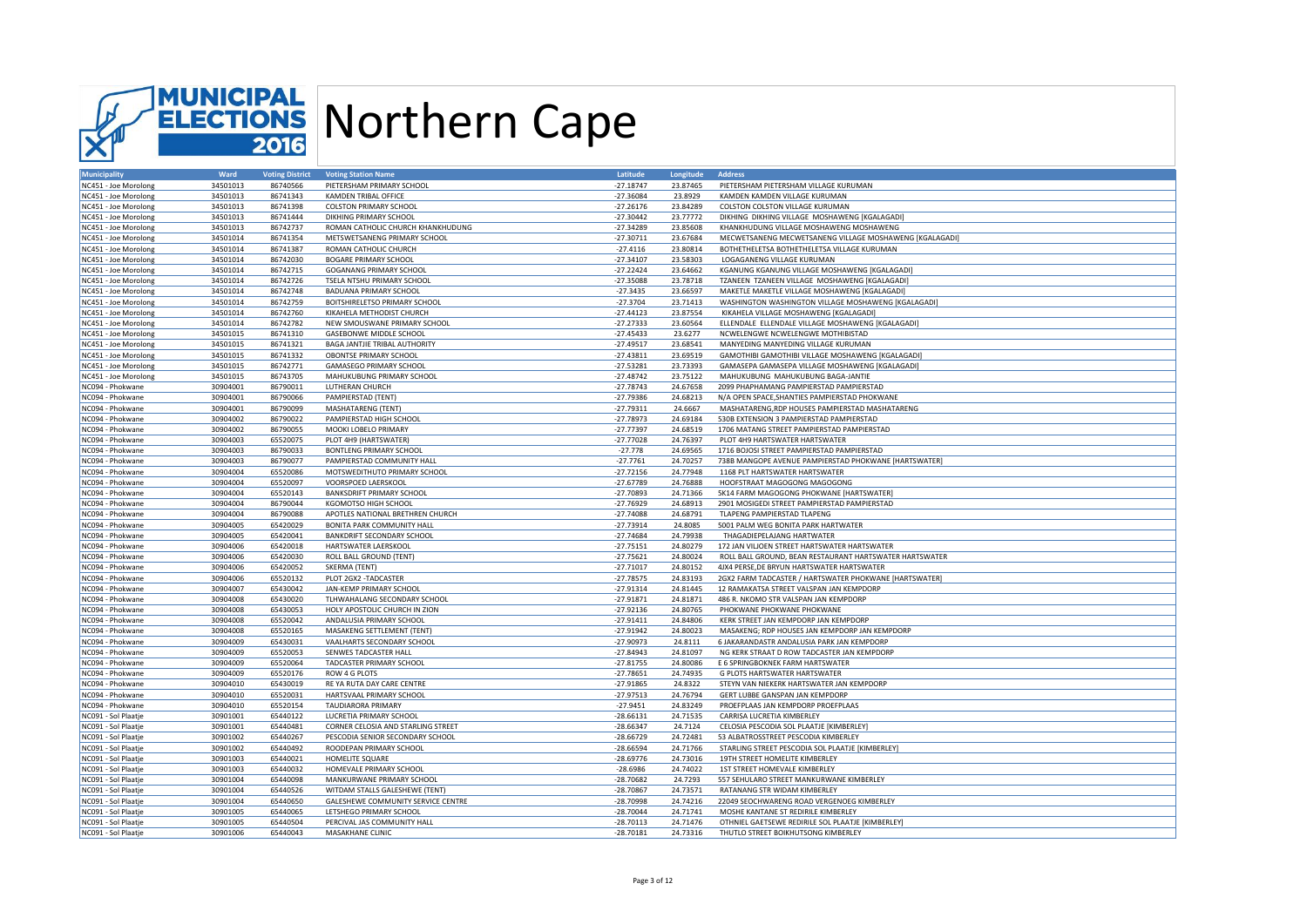

| <b>Municipality</b> | Ward                 | <b>Voting District</b> | <b>Voting Station Name</b>                               | Latitude    | Longitude | <b>Address</b>                                                                              |
|---------------------|----------------------|------------------------|----------------------------------------------------------|-------------|-----------|---------------------------------------------------------------------------------------------|
| NC091 - Sol Plaatje | 30901006             | 65440515               | FULL GOSPEL CHURCH                                       | $-28.70025$ | 24.72584  | TSHWENE STREET VERGENOEG EXTENTION 10 SOL PLAATJE [KIMBERLEY]                               |
| NC091 - Sol Plaatje | 30901007             | 65440076               | <b>RC ELLIOT</b>                                         | $-28.70867$ | 24.72148  | SELEKA STREET VERGENOEG KIMBERLEY                                                           |
| NC091 - Sol Plaatje | 30901007             | 65440087               | MASIZA PRIMARY SCHOOL                                    | $-28.70334$ | 24.72444  | 431 MPIKWANE STREET VERGENOEG KIMBERLEY                                                     |
| NC091 - Sol Plaatje | 30901008             | 65440234               | <b>HOUSING SUPPORT CENTRE</b>                            | $-28.72604$ | 24.73467  | MOSHOESHOE GALESHEWE KIMBERLEY                                                              |
| NC091 - Sol Plaatje | 30901008             | 65440245               | KEVIN NKOANE PRIMARY SCHOOL                              | $-28.73719$ | 24.73724  | HOWIE ROAD VERWOERD PARK KIMBERLEY                                                          |
| NC091 - Sol Plaatje | 30901009             | 65440010               | PHATSIMANG COLLEGE OF EDUCATION                          | $-28.71649$ | 24.7151   | 775 JOHN DAKA STREET RETSWELELE KIMBERLEY                                                   |
| NC091 - Sol Plaatje | 30901009             | 65440111               | EPLEKHELA SENIOR SECONDARY SCHOOL                        | $-28.71303$ | 24.70882  | MOSAMO ST RETSWERELE KIMBERLEY                                                              |
| NC091 - Sol Plaatje | 30901010             | 65440144               | TETLANYO SENIOR SECONDARY SCHOOL                         | $-28.71041$ | 24.7254   | 01 DITAKE CRESCENT VERGENOEG KIMBERLEY                                                      |
| NC091 - Sol Plaatje | 30901010             | 65440537               | MOLEABANGWE PRIMARY SCHOOL                               | $-28.71192$ | 24.72237  | MAPUTLE VERGENOEG EXTENSION 7 SOL PLAATJE [KIMBERLEY]                                       |
| NC091 - Sol Plaatje | 30901010             | 65440672               | THABANE HIGH SCHOOL                                      | $-28.71073$ | 24.72061  | NOBENGULA STREET GALESHEWE SOL PLAATJE                                                      |
| NC091 - Sol Plaatje | 30901011             | 65440166               | <b>ISAGO PRIMARY SCHOOL</b>                              | $-28.71557$ | 24.72425  | 74 STRANGER NKOSI STREET VERGENOEG KIMBERLEY                                                |
|                     |                      |                        |                                                          |             |           |                                                                                             |
| NC091 - Sol Plaatje | 30901011             | 65440548               | <b>GASCA HALL</b>                                        | $-28.71616$ | 24.72874  | DINGAAN VERGENOEG EXTENSION 7 SOL PLAATJE [KIMBERLEY]                                       |
| NC091 - Sol Plaatje | 30901012             | 65440100               | <b>GREENPOINT PRIMARY SCHOOL</b>                         | $-28.7109$  | 24.73778  | 36 J LIPHUKO STREET KWANOBANTU KIMBERLEY                                                    |
| NC091 - Sol Plaatje | 30901012             | 65440559               | SOL PLAATJE PRIMARY SCHOOL                               | $-28.71448$ | 24.73202  | PHILLIP MPIWA VERGENOEG EXTENSION 2 SOL PLAATJE [KIMBERLEY]                                 |
| NC091 - Sol Plaatje | 30901013             | 65440133               | <b>BOICHOKO PRIMARY SCHOOL</b>                           | $-28.71859$ | 24.74377  | METHODIST ST GALESHEWE KIMBERLEY                                                            |
| NC091 - Sol Plaatje | 30901013             | 65440278               | RENEILWE PRIMARY SCHOOL                                  | $-28.71972$ | 24.75049  | ETHEL ST GALESHEWE KIMBERLEY                                                                |
| NC091 - Sol Plaatje | 30901014             | 65440289               | PERSEVERANCE COLLEGE                                     | $-28.71056$ | 24.7492   | 156 BARKLY RD HOMESTEAD KIMBERLEY                                                           |
| NC091 - Sol Plaatje | 30901014             | 65440302               | STOCKROOS CIVIC CENTRE                                   | $-28.72223$ | 24.7586   | STOCKROOS STR FLOORS KIMBERLEY                                                              |
| NC091 - Sol Plaatje | 30901015             | 65440199               | BOITUMELO SPECIAL SCHOOL                                 | $-28.71706$ | 24.70296  | 1913 JOHN DAKA ST PHUTHANANG KIMBERLEY                                                      |
| NC091 - Sol Plaatje | 30901015             | 65440683               | TSHWARELELA COMBINED SCHOOL                              | $-28.72146$ | 24.71269  | KWENA STREET GALESHEWE SOL PLAATJE                                                          |
| NC091 - Sol Plaatje | 30901016             | 65440458               | SA HOMELESS PEOPLE (TENT)                                | $-28.7123$  | 24.69724  | JOHN DAKA STREET PHUTANANG KIMBERELEY                                                       |
| NC091 - Sol Plaatje | 30901016             | 65440661               | <b>TSWELELANG OFFICE</b>                                 | $-28.70988$ | 24.70521  | PRESIDENT MANGOPE RETSWELELE SOL PLAATJE                                                    |
| NC091 - Sol Plaatje | 30901017             | 65440201               | ST CHARLES LWANGA CHURCH RC DIOCESE OF KIMBERLEY         | $-28.72487$ | 24.71038  | MASISI STREET IPELENG KIMBERELY                                                             |
| NC091 - Sol Plaatje | 30901017             | 65440223               | HELEN JOSEPH WOMENS DEVELOMENT CENTRE                    | $-28.72114$ | 24.72253  | 31 LATLHI MABILO STREET JOHN MAMPE KIMBERLEY                                                |
| NC091 - Sol Plaatje | 30901017             | 65440469               | KUTLWANONG SPORTS FACILITY                               | $-28.73334$ | 24.71513  | NOBENGULA EXTENSION KUTLWANONG KIMBERLEY                                                    |
| NC091 - Sol Plaatje | 30901018             | 65440188               | RETLAMELENG SPECIAL NEEDS SCHOOL                         | $-28.7284$  | 24.7421   | JOHN DAKA GALESHEWE KIMBERLEY                                                               |
| NC091 - Sol Plaatje | 30901018             | 65440560               | ST PHILLIPS AFRICAN CHURCH                               | $-28.72157$ | 24.74705  | MOEKETSI STREET GREATER NO.2 SOL PLAATJE [KIMBERLEY]                                        |
| NC091 - Sol Plaatje | 30901019             | 65440177               | ZINGISA NO 1 SCHOOL                                      | $-28.7203$  | 24.73381  | C/O MONTSHIWA ROAD AND MAFUNSA GALESHEWE KIMBERLEY                                          |
| NC091 - Sol Plaatje | 30901019             | 65440593               | GALESHEWE OLD POLICE STATION                             | $-28.7228$  | 24.74205  | MORGAN ROAD GALESHEWE SOL PLAATJE [KIMBERLEY]                                               |
| NC091 - Sol Plaatje | 30901020             | 65440324               | NEWTON PRIMARY SCHOOL                                    | $-28.7465$  | 24.75068  | HALKETT ROAD NEW PARK KIMBERLEY                                                             |
| NC091 - Sol Plaatje | 30901021             | 65440313               | SKILPADSAAL (SHOW GROUNDS)                               | $-28.72711$ | 24.77589  | KENILWORTH ROAD DE BEERS KIMBERLEY                                                          |
| NC091 - Sol Plaatje | 30901021             | 65440605               | HERLEAR PRIMARY SCHOOL                                   | $-28.74717$ | 24.78632  | OLYMPIA STREET HERLEAR KIMBERLEY                                                            |
|                     |                      | 65440380               |                                                          |             | 24.77467  |                                                                                             |
| NC091 - Sol Plaatje | 30901022             |                        | <b>GREENPOINT HIGH SCHOOL</b>                            | $-28.77906$ | 24.75934  | REDWOOD STREET GREENPOINT KIMBERLEY                                                         |
| NC091 - Sol Plaatje | 30901022             | 65440391               | NJ HEYNS HIGH SCHOOL                                     | $-28.76776$ |           | 23 MACDOUGAL STR MONUMENT HEIGHTS KIMBERLEY                                                 |
| NC091 - Sol Plaatje | 30901023             | 65440357               | LAERSKOOL VOORUITSIG                                     | $-28.75369$ | 24.76158  | WILLIAM GASSON STR NEW PARK KIMBERLEY                                                       |
| NC091 - Sol Plaatje | 30901023             | 65440627               | KIMBERLEY JUNIOR SCHOOL                                  | $-28.75453$ | 24.76701  | MEMORIAL MONUMENT HEIGHTS SOL PLAATJE [KIMBERLEY]                                           |
| NC091 - Sol Plaatje | 30901024             | 65440335               | CLUB HOUSE HOMING SOCIETY                                | $-28.75426$ | 24.73108  | 2 PETRUS STREET HILLCREST KIMBERLEY                                                         |
| NC091 - Sol Plaatje | 30901024             | 65440638               | LAERSKOOL EUREKA                                         | $-28.75483$ | 24.74316  | BARNATO STREET HADISON PARK KIMBERLEY                                                       |
| NC091 - Sol Plaatje | 30901025             | 65440379               | DU TOITSPAN PRIMARY SCHOOL                               | $-28.75669$ | 24.78149  | 53A CENTRAL RD BEACONSFIELD KIMBERLEY                                                       |
| NC091 - Sol Plaatje | 30901025             | 65440728               | <b>DIAMOND PARK (TENT)</b>                               | $-28.77054$ | 24.77964  | DIAMOND PARK AREA BEACONSFIELD KIMBERLEY                                                    |
| NC091 - Sol Plaatje | 30901026             | 65440706               | AFRIKAANSE PROTESTANTE KERK HILLCREST (TENT)             | $-28.75557$ | 24.73492  | CNR WOSLEY AND BUCHLER STREETS HILLCREST KIMBERLEY                                          |
| NC091 - Sol Plaatje | 30901026             | 65460012               | MOTSWEDIMOSA                                             | $-29.02647$ | 24.58733  | 387 RITCHIESTRAAT MOTSWEDIMOSA RITCHIE                                                      |
| NC091 - Sol Plaatje | 30901027             | 65440403               | VAN ASWEGENSHOEK RITCHIE (TENT)                          | $-28.98554$ | 24.50241  | PLOOYSBERG PLOOYSBERG RITCHIE                                                               |
| NC091 - Sol Plaatje | 30901027             | 65460023               | RIETVALE                                                 | $-29.0376$  | 24.58483  | 373 OPPERMAN STREET RIETVALE RITCHIE                                                        |
| NC091 - Sol Plaatje | 30901027             | 65530144               | <b>FARM ESTATE ROOIPAN</b>                               | $-28.7345$  | 24.30706  | ROOIPAN ROOIPAN KIMBERLEY                                                                   |
| NC091 - Sol Plaatje | 30901027             | 65530199               | KLIPHEUWEL                                               | $-28.94189$ | 24.26125  | KLIPHEUWEL KLIPHEUWEL KIMBERLEY                                                             |
| NC091 - Sol Plaatje | 30901028             | 65440290               | COLVILLE COMMUNITY HALL                                  | $-28.71377$ | 24.75642  | ALFRED STREET COLVILLE SOL PLAATJE                                                          |
| NC091 - Sol Plaatje | 30901028             | 65440649               | SALVATION ARMY CHURCH (BEACONSFIELD)                     | $-28.75675$ | 24.78735  | C/O CONNOLLY AND FREE STATE BEACONSFIELD KIMBERLEY                                          |
| NC091 - Sol Plaatje | 30901028             | 65440739               | YONDER RESOURCE CENTRE                                   | $-28.71331$ | 24.7793   | CENTRAL AVENUE, KENILWORTH SOL PLAATJE KIMBERLEY                                            |
| NC091 - Sol Plaatje | 30901029             | 65440436               | <b>GREGORY PARK ROODEPAN (TENT)</b>                      | $-28.65901$ | 24.71569  | LILLY STREET ROODEPAN KIMBERLEY                                                             |
| NC091 - Sol Plaatje | 30901029             | 65440447               | WATERWORKS PRIMARY SCHOOL                                | $-28.51987$ | 24.69718  | RIVERTON RIVERTON KIMBERLEY                                                                 |
| NC091 - Sol Plaatje | 30901030             | 65440425               | LERATONG PARK KIMBERLEY (TENT)                           | $-28.67899$ | 24.71841  | LERATONG PARK LERATONG PARK KIMBERLEY                                                       |
| NC091 - Sol Plaatje | 30901030             | 65440717               | JACKSONVILE OPEN PARK (TENT)                             | $-28.67658$ | 24.72644  | JACKSONVILLE AREA ROODEPAN KIMBERLEY                                                        |
| NC091 - Sol Plaatje | 30901031             | 65440212               | KUTLWANONG SQUARE HALL                                   | $-28.72965$ | 24.7106   | JOESELAI STREET KUTLWANONG KIMBERLEY                                                        |
| NC091 - Sol Plaatje | 30901031             | 65440470               | SOUL CITY PLAYGROUND KIMBERLEY (TENT)                    | $-28.73521$ | 24.71257  | SOUL CITY SOUL CITY KIMBERLEY                                                               |
| NC091 - Sol Plaatje | 30901032             | 65440571               | NEW PHUTANANG CLINIC                                     | $-28.71661$ | 24.69482  | GERALD SEKOTO PHUTANANG SOL PLAATJE [KIMBERLEY]                                             |
| NC091 - Sol Plaatje | 30901032             | 65440582               | IXHUKHWE COMBINED SCHOOL                                 | $-28.70782$ | 24.65392  | PLATFONTEIN PLATFONTEIN SOL PLAATJE [KIMBERLEY]                                             |
| NC091 - Sol Plaatje | 30901033             | 65440694               | ABANTU BATHO HALL                                        | $-28.72654$ | 24.74693  | TYSON ROAD GALESHEWE KIMBERLEY                                                              |
|                     |                      | 65370012               |                                                          | $-28.5324$  | 24.50079  |                                                                                             |
| NC092 - Dikgatlong  | 30902001<br>30902002 |                        | BORESETSE SECONDARY SCHOOL<br>BARKLY-WES SEKONDÊRE SKOOL | $-28.52653$ | 24.50995  | 2310 SOYIZWAPHESTRAAT MATALENG BARKLEY WEST<br>629 DAHLIA STREET DE BEERSHOOGTE BARKLY WEST |
| NC092 - Dikgatlong  |                      | 65370023               |                                                          |             |           |                                                                                             |
| NC092 - Dikgatlong  | 30902002             | 65370045               | EVANGELICAL UNITED CHURCH OF SA                          | $-28.53818$ | 24.50865  | CAMPBELL STREET ROOIRAND BARKLEY WEST                                                       |
| NC092 - Dikgatlong  | 30902002             | 65370056               | ST MARY'S CHURCH                                         | $-28.53609$ | 24.52111  | 1 KERK BARKLY WEST BARKLY WEST                                                              |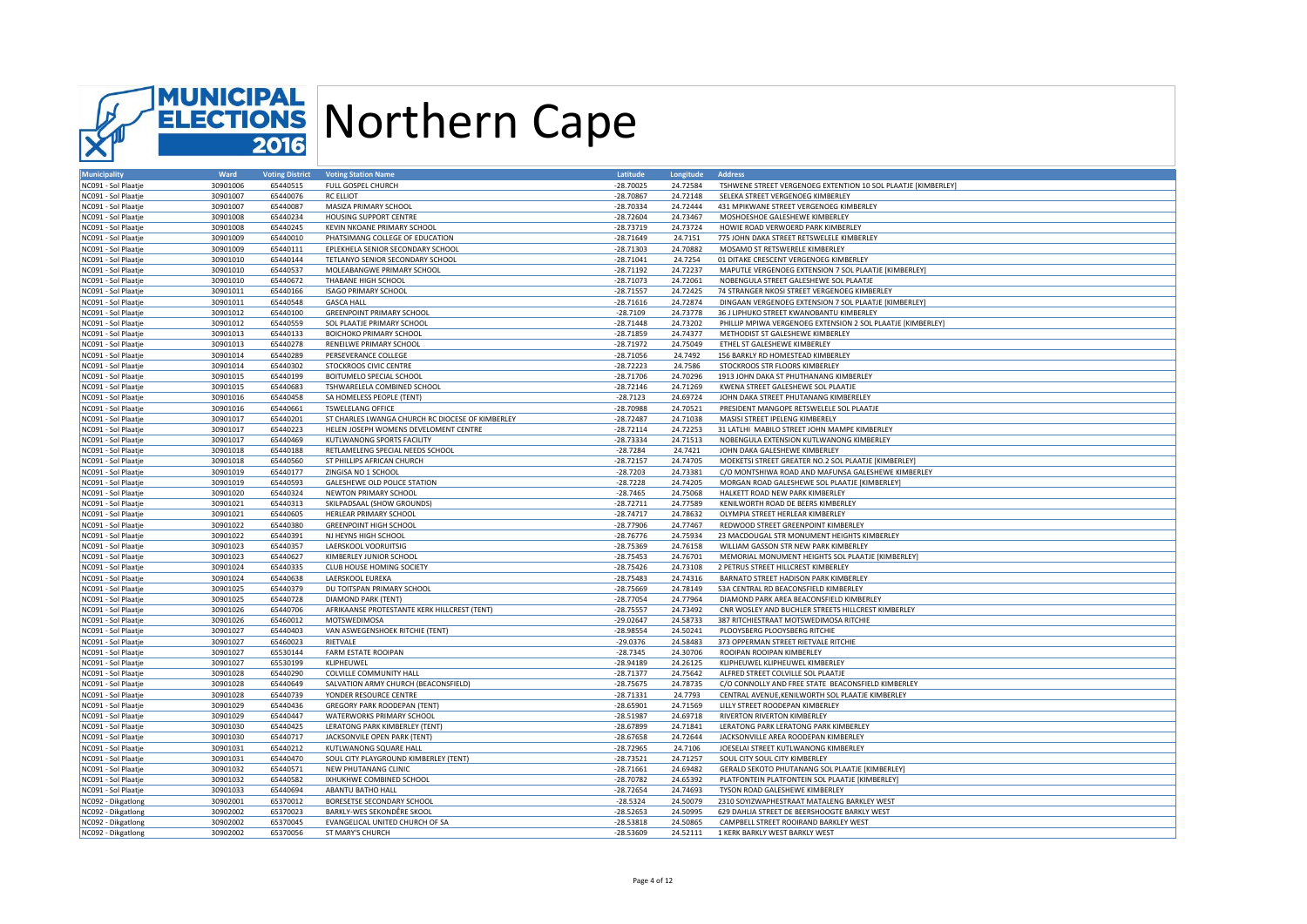

| <b>Municipality</b>  | Ward     | <b>Voting District</b> | <b>Voting Station Name</b>      | Latitude    | Longitude | <b>Address</b>                                             |
|----------------------|----------|------------------------|---------------------------------|-------------|-----------|------------------------------------------------------------|
| NC092 - Dikgatlong   | 30902002 | 65530313               | HOLSDAM PLAAS                   | $-28.507$   | 24.55195  | HOLSDAM HOLSDAM DIKGATLONG [BARKLEY WEST]                  |
| NC092 - Dikgation    | 30902002 | 65530324               | WILDERKLAWER COMMUNITY HALL     | $-28.58529$ | 24.60225  | WILDERKLAWER WILDERKLAWER DIKGATLONG [BARKLEY WEST]        |
| NC092 - Dikgatlong   | 30902003 | 65370034               | METHODIST CHURCH IN SA          | $-28.5398$  | 24.50538  | 3338 CLINIC STREET ROOIRAND BARKLEY WEST                   |
| NC092 - Dikgatlong   | 30902003 | 65370067               | HOËRSKOOL VAALRIVIER            | $-28.53738$ | 24.51698  | 6 BARKLY BARKLY WEST DIKGATLONG                            |
| NC092 - Dikgatlong   | 30902003 | 65370078               | INDEPENDENT ASESMBLY OF CHRIST  | $-28.52521$ | 24.50151  | SPITSKOP WEG NEW STANDS DE BEERSHOOGTE BARKLY WEST         |
|                      | 30902003 | 65530166               | PNIELLANDGOED PRIMÊRE SKOOL     | $-28.58795$ | 24.51557  | PNIEL PNIELLANDGOED BARKLY WEST                            |
| NC092 - Dikgatlong   |          |                        |                                 |             |           |                                                            |
| NC092 - Dikgatlong   | 30902003 | 65530335               | LUTHERAN CHURCH                 | $-28.57498$ | 24.56492  | PNIEL ESTATE PNIEL ESTATE DIKGATLONG [BARKLEY WEST]        |
| NC092 - Dikgatlong   | 30902004 | 65480014               | <b>HEBRONPARK CIVIC CENTRE</b>  | $-28.32805$ | 24.6916   | 270 SERING STREET HEBRONPARK WINDSORTON                    |
| NC092 - Dikgatlong   | 30902004 | 65480025               | REAKANTSWE HIGH SCHOOL          | $-28.3365$  | 24.69295  | 252 MOTHIBI KUTLWANO WINDSORTON                            |
| NC092 - Dikgatlong   | 30902004 | 65480036               | STILLWATER PRIMARY SCHOOL       | $-28.49367$ | 24.68915  | STILLWATER BARKLY WEST                                     |
| NC092 - Dikgatlong   | 30902005 | 65390036               | LONGLANDS CLINIC                | $-28.45968$ | 24.36077  | <b>LONGLANDS BARKLY WEST</b>                               |
| NC092 - Dikgatlong   | 30902005 | 65390047               | DELPORTSHOOP PRIMÊRE SKOOL      | $-28.41723$ | 24.32214  | 336 GOUSBLOM STREET PROTEAHOFF DIKGATLONG [BARKLEY WEST]   |
| NC092 - Dikgatlong   | 30902005 | 65390081               | LONGLANDS COMMUNITY CENTRE      | $-28.45101$ | 24.36559  | 1910 NEW SITE LONGLANDS BARKLEY WEST                       |
| NC092 - Dikgatlong   | 30902005 | 65530111               | BECHEONA METHODIST CHURCH       | $-28.21867$ | 24.50352  | SMITHSMINE WINDSORTON BARKLY WEST                          |
| NC092 - Dikgatlong   | 30902005 | 65530155               | ST. ANDREWS ANGLICAN CHURCH     | $-28.3594$  | 24.6414   | HOLPAN BARKLY WEST DIKGATLONG [BARKLEY WEST]               |
| NC092 - Dikgatlong   | 30902005 | 65530201               | <b>GONG-GONG CLINIC</b>         | $-28.48506$ | 24.41087  | GONG-GONG CLININC GONG-GONG BARKLY-WEST                    |
| NC092 - Dikgatlong   | 30902006 | 65390025               | HOËRSKOOL DELPORTSHOOP          | $-28.41538$ | 24.30144  | 35 HANEKOM DELPORTSHOOP DELPORTSHOOP                       |
| NC092 - Dikgatlong   | 30902006 | 65390058               | ROOIKOPPIES COMMUNITY HALL      | $-28.42693$ | 24.30867  | 1950 ROOIKOPPIES ROOIKOPPIES DIKGATLONG [BARKLEY WEST]     |
| NC092 - Dikgatlong   | 30902006 | 65390069               | VAAL GAMAGARA COMMUNITY HALL    | $-28.40706$ | 24.26615  | VAAL GAMAGARA VAAL GAMAGARA DIKGATLONG [BARKLEY WEST]      |
|                      |          | 65510018               |                                 | $-28.32971$ | 24.21054  |                                                            |
| NC092 - Dikgatlong   | 30902006 |                        | ALPHA HALL                      |             |           | MAIN STREET ULCO ULCO                                      |
| NC092 - Dikgatlong   | 30902006 | 65530100               | KOOPMANSFONTEIN                 | $-28.20372$ | 24.06859  | AGRICULTURAL RESEARCH STATION KOOPMANSFONTEIN KIMBERLEY    |
| NC092 - Dikgatlong   | 30902006 | 65530234               | DANCARL                         | $-28.10246$ | 24.40035  | DANCARL BARKLY WEST DANCARL                                |
| NC092 - Dikgatlong   | 30902006 | 65530302               | LEKHADUNG PRIMARY SCHOOL        | $-27.75641$ | 24.27972  | EIERFONTEIN FARM REIVILO EIERFONTEIN DIAMONDFIELDS         |
| NC092 - Dikgatlong   | 30902006 | 65640012               | KGOTATSANO PRIMARY SCHOOL       | $-27.82994$ | 23.92826  | BLIKFONTEIN FARM DANIELSKUIL KGATELOPELE [DANIELSKUIL]     |
| NC092 - Dikgatlong   | 30902007 | 65390014               | <b>AFRICAN CHURCH</b>           | $-28.42779$ | 24.31605  | 574 PHELINDABA TIDIMALO DIKGATLONG [BARKLEY WEST]          |
| NC092 - Dikgatlong   | 30902007 | 65390070               | DIKGATLHONG HIGH SCHOOL         | $-28.41983$ | 24.31638  | LOUW & ANGELIERS AVENUE TIDIMALO DIKGATLONG [BARKLEY WEST] |
| NC093 - Magareng     | 30903001 | 65470024               | MOGOMOTSI HIGH SCHOOL           | $-28.13003$ | 24.85551  | 387 TEBOGO STREET IKHUTSENG LOC WARRENTON                  |
| NC093 - Magareng     | 30903001 | 65470080               | ROLIHLAHLA PRIMARY SCHOOL       | $-28.13045$ | 24.85104  | IKHUTSENG LOCATION MAGARENG [WARRENTON]                    |
| NC093 - Magareng     | 30903002 | 65470013               | ROMAN CATHOLIC CHURCH           | $-28.11955$ | 24.86002  | ROMAN STREET IKHUTSENG LOCATION WARRENTON                  |
| NC093 - Magareng     | 30903002 | 65470091               | TLHATLOGANG PRIMARY SCHOOL      | $-28.12651$ | 24.85698  | KGADIETE STR IKHUTSENG LOCATION MAGARENG [WARRENTON]       |
| NC093 - Magareng     | 30903003 | 65470068               | <b>IKHUTSENG COMMUNITY HALL</b> | $-28.12512$ | 24.85167  | NAMELANG STREET IKHUTSENG LOC WARRENTON                    |
|                      | 30903003 | 65470103               | ETHIOPIAN CATHOLIC CHURCH       | $-28.12836$ | 24.85051  | LESABE STREET IKHUTSENG LOCATION MAGARENG [WARRENTON]      |
| NC093 - Magareng     |          |                        |                                 |             |           |                                                            |
| NC093 - Magareng     | 30903004 | 65470035               | <b>RUGBY STADIUM HALL</b>       | $-28.1143$  | 24.85845  | STATION ROAD WARRENTON WARRENTON                           |
| NC093 - Magareng     | 30903004 | 65470057               | WARRENVALE COMMUNITY HALL       | $-28.10184$ | 24.87027  | THIRD STREET WARRENVALE WARRENTON                          |
| NC093 - Magareng     | 30903004 | 65470079               | THE SON JOHN REVELATION CHURCH  | $-28.12532$ | 24.84403  | 2930 ZONE D IKHUTSENG WARRENTON                            |
| NC093 - Magareng     | 30903005 | 65470046               | <b>LIBRARY HALL</b>             | $-28.11056$ | 24.84921  | 10 MARGARET PRINSLOO WARRENTON                             |
| NC093 - Magareng     | 30903005 | 65520019               | NAZARETH HOUSE                  | $-28.10943$ | 24.91131  | NAZARETH FARM FOURTEEN STREAMS MAGARENG                    |
| NC093 - Magareng     | 30903005 | 65520020               | TSHWARAGANO DAYCARE CENTRE      | $-28.13546$ | 24.61336  | MAJENG MAJENG VILLAGE WARRENTON                            |
| NC093 - Magareng     | 30903005 | 65520109               | REALEBOGA PRIMARY SCHOOL        | $-28.02433$ | 24.69784  | HARTSVALLEI MAGARENG [WARRENTON]                           |
| NC093 - Magareng     | 30903005 | 65520110               | AGRICULTURAL HALL BULL HILL     | $-28.05175$ | 24.64738  | <b>BULL HILL MAGARENG [WARRENTON]</b>                      |
| NC093 - Magareng     | 30903005 | 65520121               | SYDNEY'S HOPE HALL              | $-28.1093$  | 24.80456  | SYDNEY'S HOPE MAGARENG [WARRENTON                          |
| NC093 - Magareng     | 30903005 | 65530188               | WINDSORTON RAND MOTEL           | $-28.34583$ | 24.81299  | WINSORTON ROAD WINDSORTON WINSORTON                        |
| NC061 - RICHTERSVELD | 30601001 | 65800010               | KUBOES MUNICIPALITY HALL        | $-28.44701$ | 16.98912  | 91 MAIN ROAD KUBOES PORT NOLLOTH                           |
| NC061 - RICHTERSVELD | 30601001 | 65800021               | EKSTEENFONTEIN COMMUNITY HALL   | $-28.82506$ | 17.25429  | RIVER STREET EKSTEENFONTEIN NAMAQUALAND                    |
| NC061 - RICHTERSVELD | 30601001 | 65800043               | DIE GROENSAAL                   | $-28.12337$ | 16.89258  | REUNING MINE SENDELINGSDRIFT NAMOUALAND                    |
| NC061 - RICHTERSVELD | 30601001 | 65800054               | LEKKERSING COMMUNITY HALL       | $-29.00187$ | 17.09994  | 223 LINKS STREET LEKKERSING MAMAQUALAND                    |
| NC061 - RICHTERSVELD | 30601002 | 65800032               | SANDDRIFT COMMUNITY HALL        |             | 16.77491  | REIERLAAN SANDDRIFT NAMAQUALAND                            |
|                      |          |                        |                                 | $-28.4124$  |           |                                                            |
| NC061 - RICHTERSVELD | 30601002 | 65840014               | N ORSMONDSAAL ALEXANDER BAY     | $-28.61245$ | 16.49101  | ORANJE ROAD ALEXANDER BAY NAMAQUALAND                      |
| NC061 - RICHTERSVELD | 30601003 | 65790018               | SIZAMILE CLINIC HALL            | $-29.25759$ | 16.88342  | 2374 SIZWE STREET SIZAMILE, PORT NOLLOTH NAMAQUALAND       |
| NC061 - RICHTERSVELD | 30601004 | 65790029               | DROP IN CENTRE                  | $-29.25985$ | 16.87502  | 516 BURDEN PORT NOLLOTH NOLLOTHVILLE                       |
| NC062 - NAMA KHOI    | 30602001 | 65720011               | CONCORDIA COMMUNITY HALL        | $-29.54402$ | 17.94674  | BETHELSTREET NAMAQUALAND CONCORDIA                         |
| NC062 - NAMA KHOI    | 30602002 | 65820012               | STEINKOPF IMMANUEL HALL         | $-29.25703$ | 17.73484  | KRAMERSTREET STEINKOPF SPRINGBOK                           |
| NC062 - NAMA KHOI    | 30602002 | 65850037               | ROOIWAL PRIMARY SCHOOL          | $-28.77443$ | 17.42723  | SCHOOL STREET ROOIWAL NAMAQUALAND                          |
| NC062 - NAMA KHOI    | 30602002 | 65850059               | VIOOLSDRIFT PRIMARY SCHOOL      | $-28.77937$ | 17.62369  | SCHOOL STREET NAMAQUALAND VIOOLSDRIFT                      |
| NC062 - NAMA KHOI    | 30602003 | 65820023               | STEINKOPF COMMUNITY HALL        | $-29.26555$ | 17.73436  | BRECHERWEG STEINKOPF SPRINGBOK                             |
| NC062 - NAMA KHOI    | 30602003 | 65820034               | <b>GOODHOUSE CLINIC</b>         | $-28.91244$ | 18.21141  | SCHOOL STREET NAMAQUALAND GOODHOUSE                        |
| NC062 - NAMA KHOI    | 30602003 | 65820045               | BULLETRAP SERVICE POINT HALL    | $-29.46524$ | 17.76701  | MAIN ROAD BULLETRAP BULLETRAP                              |
| NC062 - NAMA KHOI    | 30602004 | 65810022               | SPRINGBOK POLICE CLUB           | $-29.6674$  | 17.89507  | KOPERBERG, SPRINGBOK NAMAKWALAND SPRINGBOK                 |
| NC062 - NAMA KHOI    | 30602004 | 65860038               | GAMOEPSAAL                      | $-29.89306$ | 18.41643  | GAMOEP FARM SPRINGBOK NAMAQUALAND                          |
| NC062 - NAMA KHOI    | 30602004 | 65860061               | <b>GAMOEP SAAMTREKSAAL</b>      | $-29.51537$ | 18.31322  | BOESMANSLAND FARM SPRINGBOK NAMAQUALAND                    |
| NC062 - NAMA KHOI    | 30602004 | 65870051               | CAROLUSBERG RECREATION CLUB     | $-29.63292$ | 17.94977  | MAIN ROAD NAMAQUALAND CAROLUSBERG                          |
|                      |          |                        |                                 |             |           |                                                            |
| NC062 - NAMA KHOI    | 30602005 | 65810011               | <b>BERGSIG LIBRA HALL</b>       | $-29.65103$ | 17.87589  | VAN NIEKERK STREET NAMAQUALAND SPRINGBOK                   |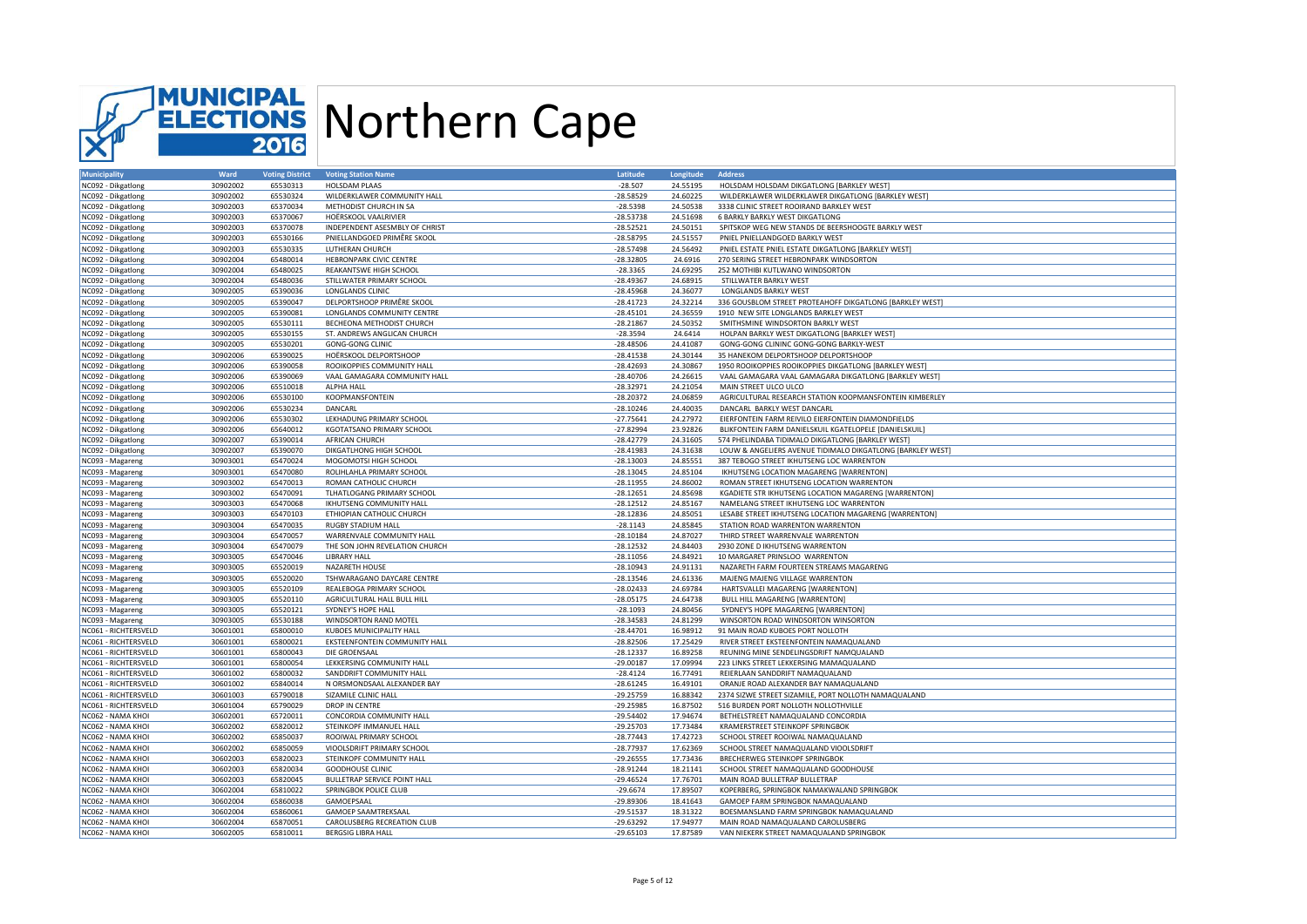

| <b>Municipality</b>                      | Ward                 | <b>Voting District</b> | <b>Voting Station Name</b>                     | Latitude                   | Longitude            | <b>Address</b>                                                                     |
|------------------------------------------|----------------------|------------------------|------------------------------------------------|----------------------------|----------------------|------------------------------------------------------------------------------------|
| NC062 - NAMA KHOI                        | 30602006             | 65720022               | <b>GREEN SPOT HALL ROOIWINKEL</b>              | $-29.56358$                | 17.86757             | ROOIWINKEL NAMAQUALAND OKIEP                                                       |
| NC062 - NAMA KHOI                        | 30602006             | 65770016               | OKIEP CIVIC HALL                               | $-29.59025$                | 17.8751              | CHURCHSTREET OKIEP OKIEP                                                           |
| NC062 - NAMA KHOI                        | 30602007             | 65810033               | PAROGIE HALL MATJIESKLOOF                      | $-29.67176$                | 17.86533             | SALIESTREET NAMAQUALAND MATJIESKLOOF                                               |
| NC062 - NAMA KHOI                        | 30602007             | 65810044               | BERGSIG VAALWATER COMMUNITY HALL               | $-29.65073$                | 17.86939             | VAALWATER BERGSIG SPRINGBOK                                                        |
| NC062 - NAMA KHOI                        | 30602008             | 65750014               | KOMAGGAS COMMUNITY HALL                        | $-29.79697$                | 17.47921             | SCHOOL STREET NAMAQUALAND KOMAGGAS                                                 |
| NC062 - NAMA KHOI                        | 30602008             | 65750025               | BUFFELSRIVIER COMMUNITY HALL                   | $-29.70197$                | 17.60403             | HOOF STREET BUFFELSRIVIER                                                          |
| NC062 - NAMA KHOI                        | 30602008             | 65840025               | KLEINZEE SUPER DOME HALL                       | $-29.67405$                | 17.0685              | HOSPITAL STREET NAMAKWALAND KLEINZEE                                               |
| NC062 - NAMA KHOI                        | 30602009             | 65870028               | NABABEEP HIGH SCHOOL                           | $-29.59472$                | 17.78439             | 220 RUGBY STREET NABABEEP NABABEEP                                                 |
| NC062 - NAMA KHOI                        | 30602009             | 65870062               | NABABEEP ST CYPRIANS PRIMARY SCHOOL            | $-29.5942$                 | 17.77888             | 328 BUITEKANT STREET NABABEEP NABABEEP                                             |
| NC064 - KAMIESBERG                       | 30604001             | 65740013               | <b>COMMUNITY HALL KROONSIG</b>                 | $-30.21596$                | 17.92294             | MAIN ROAD KAMIESKROON KAMIESKROON                                                  |
| NC064 - KAMIESBERG                       | 30604001             | 65760059               | SPOEGRIVIER GEMEENSKAPSAAL                     | $-30.34726$                | 17.7609              | MAIN ROAD SPOEGRIVIER SPOEGRIVIER                                                  |
| NC064 - KAMIESBERG                       | 30604001             | 65840036               | <b>CASTLE HILL</b>                             | $-30.20115$                | 17.27976             | KLUB STREET KOIINGNAAS GARIES                                                      |
| NC064 - KAMIESBERG                       | 30604001             | 65850026               | SOEBATSFONTEIN SKOOL                           | $-30.11829$                | 17.595               | 299 SHAW LELIEFONTEIN LELIEFONTEIN                                                 |
| NC064 - KAMIESBERG                       | 30604001             | 65850048               | ERIC BAKER HALL HONDEKLIPBAAI                  | $-30.31794$                | 17.27825             | HONDEKLIPBAAI GARIES                                                               |
| NC064 - KAMIESBERG                       | 30604002             | 65730012               | GARIES GEMEENSKAPSAAL                          | $-30.57138$                | 17.98729             | <b>BASSON STREET GARIES GARIES</b>                                                 |
| NC064 - KAMIESBERG                       | 30604002             | 65760105               | KLIPFONTEIN GEMEENSKAPSAAL                     | $-30.50444$                | 17.83117             | MAIN ROAD KLIPFONTEIN KLIPFONTEIN                                                  |
| NC064 - KAMIESBERG                       | 30604002             | 65860050               | LEPELFONTEIN CHURCH HALL                       | $-31.04543$                | 17.84626             | LEPELFONTEIN GARIES GARIES                                                         |
| NC064 - KAMIESBERG                       | 30604003             | 65760015               | ALPHA RAADSAAL                                 | $-30.36999$                | 17.88806             | <b>KHARKAMS GARIES</b>                                                             |
| NC064 - KAMIESBERG                       | 30604003             | 65760048               | KHEIS GEMEENSKAPSAAL                           | $-30.46205$                | 17.99301             | KHEIS NAMAQUALAND                                                                  |
| NC064 - KAMIESBERG                       | 30604003             | 65760060               | TWEERIVIER GEMEENSKAPSAAL                      | $-30.35573$                | 17.99367             | <b>TWEERIVIER GARIES</b>                                                           |
| NC064 - KAMIESBERG                       | 30604004             | 65760026               | LELIEFONTEIN GEMEENSKAPSAAL                    | $-30.31393$                | 18.08044             | H/V SHAWNY LINKS STRAAT LELIEFONTEIN GARIES                                        |
| NC064 - KAMIESBERG                       | 30604004             | 65760037               | JAKARANDA KLEUTERSKOOL                         | $-30.03171$                | 18.26915             | 0 NO NAME KAMASIES NAMAQUALAND                                                     |
| NC064 - KAMIESBERG                       | 30604004             | 65760071               | PAULSHOEK GEMEENSKAPSAAL                       | $-30.36686$                | 18.25613             | PAULSHOEK                                                                          |
| NC064 - KAMIESBERG                       | 30604004             | 65760082               | NOURIVIER GEMEENSKAPSAAL                       | $-30.21437$                | 18.13723             | <b>NOURIVIER GARIES</b>                                                            |
| NC064 - KAMIESBERG                       | 30604004             | 65760093               | ROOIFONTEIN GEMEENSKAPSAAL                     | $-30.06709$                | 18.26041             | <b>ROOIFONTEIN GARIES</b>                                                          |
| NC065 - HANTAM                           | 30605001             | 65900022               | LENIE SKIPPERS HALL                            | $-31.46383$                | 19.76786             | VOORTREKKER CALVINIA - WES CALVINIA                                                |
| NC065 - HANTAM                           | 30605002             | 65900011               | REGINA VG KERKSAAL                             | $-31.46531$                | 19.7657              | BERGSTRAAT CALVINIA CALVINIA - WES                                                 |
| NC065 - HANTAM                           | 30605003             | 65010046               | ZWARTKOP - VG KERKSAAL                         | $-30.13368$                | 21.0575              | 0 CALVINIA CALVINIA CALVINIA                                                       |
| NC065 - HANTAM                           | 30605003             | 65010079               | <b>BOSKOP</b>                                  | $-30.25292$                | 20.6871              | NO STREETS BRANDVLEI NAMAQUALAND                                                   |
| NC065 - HANTAM                           | 30605003             | 65890019               | COMMUNITY HALL BRANDVLEI                       | $-30.47255$                | 20.48576             | 535 KORT STREET BRANDVLEI BRANDVLEI                                                |
| NC065 - HANTAM                           | 30605003             | 65980064               | <b>KLIPWERF KERKSAAL</b>                       | $-31.15425$                | 19.88869             | CALVINIA CALVINIA CALVINIA                                                         |
| NC065 - HANTAM                           | 30605003             | 65980132               | DASSIESTRATE                                   | $-31.2433$                 | 20.23439             | 0 NO STREET CALVINIA CALVINIA                                                      |
| NC065 - HANTAM                           | 30605004             | 65940015               | PROTEA HIGH SCHOOL                             | $-31.37747$                | 19.1172              | 00 WYLAND STREET NIEUWOUDTVILLE NIEUWOUDTVILLE                                     |
| NC065 - HANTAM                           | 30605004             | 65940026               | <b>VG KERKSAAL</b>                             | $-31.36849$                | 19.11589             | LELIESTRAAT HANTAM NIEUWOUDTVILLE                                                  |
| NC065 - HANTAM                           | 30605004             | 65980020               | DIEPDRIFT PRIMARY SCHOOL                       | $-31.56542$                | 20.28646             | 0 NO STREET CALVINIA CALVINIA                                                      |
| NC065 - HANTAM                           | 30605004             | 65980031               | MIDDELPOS PRIMARY SCHOOL HOSTEL                | $-31.905$                  | 20.22748             | 0 MAIN STREET CALVINIA MIDDELPOS                                                   |
| NC065 - HANTAM                           | 30605004             | 65980042               | ELANDVLEI                                      | $-32.31819$                | 19.55669             | NO STREET NAME CALVINIA NAMAQUALAND                                                |
| NC065 - HANTAM                           | 30605004             | 65980053               | PATKUILSFONTEIN                                | $-31.55801$                | 19.18238             | 00 HANTAM NIEUWOUDTVILLE                                                           |
| NC065 - HANTAM                           | 30605004             | 65980086               | <b>ONDER DOWNES</b>                            | $-31.50505$                | 19.92988             | 0 NO STREET CALVINIA HANTAM                                                        |
| NC065 - HANTAM                           | 30605004             | 65980097               | GOUNA                                          | $-31.50515$                | 20.50831             | 0 NO STREETS HANTAM CALVINIA                                                       |
| NC065 - HANTAM                           | 30605004             | 65980109               | VONDELINGSFONTEIN                              | $-31.75206$                | 19.89169             | CALVINIA CALVINIA CALVINIA                                                         |
| NC065 - HANTAM                           | 30605004             | 65980110               | SONOP                                          | $-31.949$                  | 19.7457              | CALVINIA                                                                           |
| NC065 - HANTAM                           | 30605005             | 65930014               | GEMEENSKAPSAAL LOERIESFONTEIN                  | $-30.95071$                | 19.43657             | ROSSOUW STREET LOERIESFONTEIN LOERIESFONTEIN                                       |
| NC065 - HANTAM                           | 30605005             | 65980019               | RAMSKOP SHOOTING RANGE                         | $-31.50679$                | 19.73988             | HANTAM HANTAM HANTAM                                                               |
| NC065 - HANTAM                           | 30605005             | 65980121               | <b>DOORNRIVIER</b>                             | $-31.24484$                | 19.20357             | 0 NO STREET NAME NIEUWOUDTVILLE NIEUWOUDTVILLE                                     |
|                                          | 30605005             |                        |                                                |                            | 19.50142             |                                                                                    |
| NC065 - HANTAM<br>NC066 - KAROO HOOGLAND | 30606001             | 65980143<br>65970018   | <b>RIETFONTEIN FARMS</b><br><b>VG KERKSAAL</b> | $-31.31175$<br>$-31.34337$ | 20.92802             | HANTAM HANTAM HANTAM<br>MIDDEL STREET KAROO HOOGLAND MUNICIPALITY WILLISTON        |
| NC066 - KAROO HOOGLAND                   |                      |                        |                                                |                            |                      | COMMERCIAL STR KAROO HOOGLAND FRASERBURG                                           |
| NC066 - KAROO HOOGLAND                   | 30606002             | 65920013               | GEMEENSKAPSENTRUM<br>HAASFONTEIN               | $-31.90441$                | 21.51413<br>20.98809 | HAASFONTEIN FARM KAROO HOOGLAND MUNICIPALITY WILLISTON                             |
|                                          | 30606003             | 65010103               |                                                | $-30.65167$                |                      |                                                                                    |
| NC066 - KAROO HOOGLAND                   | 30606003<br>30606003 | 65920024               | KLIPHUIS                                       | $-31.91741$                | 21.50888             | 5 VOORTREKKER KAROO HOOGLAND FRASERBURG<br>GOODHOPE FARM KAROO HOOGLAND FRASERBURG |
| NC066 - KAROO HOOGLAND                   |                      | 66000013               | GOODHOPE FARM                                  | $-31.85458$                | 21.90253             |                                                                                    |
| NC066 - KAROO HOOGLAND                   | 30606003             | 66000024               | <b>ROOIPOORT FARM</b>                          | $-31.71352$                | 20.87819             | FARM KAROO HOOGLAND FRASERBURG                                                     |
| NC066 - KAROO HOOGLAND                   | 30606003             | 66000035               | <b>FARM RHEEBOKSFONTEIN</b>                    | $-31.39379$                | 21.6079              | FARM RHEEBOKSFONTEIN KAROO HOOGLAND FRASERBURG                                     |
| NC066 - KAROO HOOGLAND                   | 30606003             | 66000046               | DROOGVOETS FARM                                | $-31.88838$                | 21.47874             | DROOGVOETS FARM KAROO HOOGLAND MUNICIPALITY FRASERBURG                             |
| NC066 - KAROO HOOGLAND                   | 30606003             | 66000057               | TWEERIVIER                                     | $-32.08094$                | 20.5429              | TWEERIVIER FARM KAROO HOOGLAND MUNICIPALITY SUTHERLAND                             |
| NC066 - KAROO HOOGLAND                   | 30606003             | 66000068               | <b>EZELFONTEIN FARM</b>                        | $-32.14468$                | 21.40752             | EZELFONTEIN FARM KAROO HOOGLAND MUNICIPALITY FRASERBURG                            |
| NC066 - KAROO HOOGLAND                   | 30606003             | 66000079               | SPRINGFONTEIN FARM                             | $-31.58311$                | 21.59102             | FARM KAROO HOOGLAND FRASERBURG                                                     |
| NC066 - KAROO HOOGLAND                   | 30606003             | 66000080               | TWEEFONTEIN                                    | $-32.05477$                | 21.82588             | TWEEFONTEIN FARM KAROO HOOGLAND FRASERBURG                                         |
| NC066 - KAROO HOOGLAND                   | 30606003             | 66000091               | HELDERWATER                                    | $-32.05684$                | 20.65397             | HELDERWATER FARM KAROO HOOGLAND SUTHERLAND                                         |
| NC066 - KAROO HOOGLAND                   | 30606003             | 66010025               | MATJESFONTEIN FARM                             | $-32.21874$                | 20.51214             | MATJESFONTEIN FARM KAROO HOOGLAND SUTHERLAND                                       |
| NC066 - KAROO HOOGLAND                   | 30606003             | 66010036               | <b>BRANDWACHT FARM</b>                         | $-32.21939$                | 20.6914              | BRANDWACHT FARM KAROO HOOGLAND MUNICIPALITY SUTHERLAND                             |
| NC066 - KAROO HOOGLAND                   | 30606003             | 66010047               | <b>GUNSFONTEIN FARM</b>                        | $-32.56665$                | 20.68284             | GUNSFONTEIN FARM KAROO HOOGLAND NUNICIPALITY SUTHERLAND                            |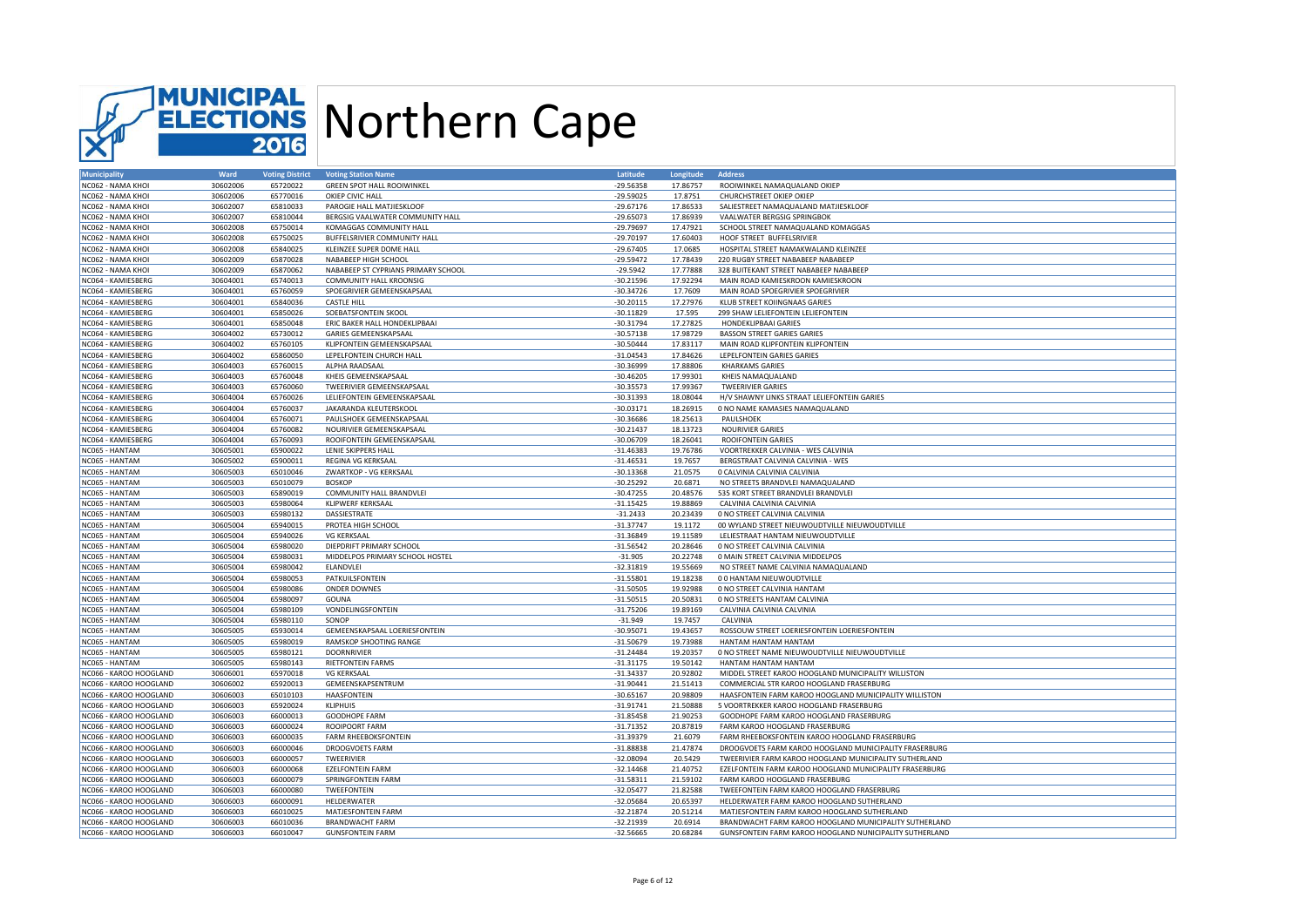

| <b>Municipality</b>    | Ward     | <b>Voting District</b> | <b>Voting Station Name</b>          | Latitude    | Longitude | <b>Address</b>                                                                                  |
|------------------------|----------|------------------------|-------------------------------------|-------------|-----------|-------------------------------------------------------------------------------------------------|
| NC066 - KAROO HOOGLAND | 30606003 | 66010069               | <b>BLYDEVOORUITSIG</b>              | $-32.39281$ | 20.9816   | BLYDEVOORUITSIG FARM KAROO HOOGLAND MUNICIPALITY SUTHERLAND                                     |
| NC066 - KAROO HOOGLAND | 30606003 | 66010070               | <b>KUILENBURG FARM</b>              | $-32.40429$ | 20.8422   | KUILENBURG FARM KAROO HOOGLAND MUNICIPALITY SUTHERLAND                                          |
| NC066 - KAROO HOOGLAND | 30606003 | 66020026               | GOEDERVERWATCHTING FARM             | $-31.41447$ | 20.92396  | GOEDEVERWATCHTING FARM KAROO HOOGLAND WILLISTON                                                 |
| NC066 - KAROO HOOGLAND | 30606003 | 66020037               | <b>GRASKRAAL FARM</b>               | $-30.87953$ | 20.50466  | GRASKRAAL FARM KAROO HOOGLAND MUNICIPALITY WILLISTON                                            |
| NC066 - KAROO HOOGLAND | 30606003 | 66020048               | <b>KLIPKOLKS FARM</b>               | $-31.06312$ | 20.47548  | KLIPKOLKS KAROO HOOGLAND WILLISTON                                                              |
| NC066 - KAROO HOOGLAND | 30606003 | 66020059               | <b>BIESIES</b>                      | $-30.85757$ | 21.13464  | BIESIES FARM KAROO HOOGLAND MUNICIPALITY WILLISTON                                              |
| NC066 - KAROO HOOGLAND | 30606003 | 66020060               | ZAKFONTEIN FARM                     | $-31.2494$  | 21.15809  | ZAKFONTEIN FARM KAROO HOOGLAND MUNICIPALITY WILLISTON                                           |
| NC066 - KAROO HOOGLAND | 30606003 | 66020071               | <b>BENOUDSFONTEIN FARM</b>          | $-31.10119$ | 20.96871  | BENOUDSFONTEIN FARM KAROO HOOGLAND MUNICIPALITY WILLISTON                                       |
| NC066 - KAROO HOOGLAND | 30606004 | 65950016               | ROGGEVELD PRIMARY SCHOOL            | $-32.3904$  | 20.66492  | SKOOL STREET KAROO HOOGLAND MUNICIPALITY SUTHERLAND                                             |
| NC066 - KAROO HOOGLAND | 30606004 | 66010014               | <b>DRIEFONTEIN</b>                  | $-32.44237$ | 20.46079  | FARM KAROO HOOGLAND [FRASERBURG]                                                                |
| NC067 - KHâl-MA        | 30607001 | 64990019               | RAAP EN SKRAAP                      | $-28.64643$ | 19.51657  | KEBOES FARM KHÂI-MA RAAP EN SKRAAP FARM                                                         |
| NC067 - KHÂI-MA        | 30607001 | 64990031               | VRUGBAAR                            | $-28.75237$ | 19.3675   | FARM KHÂI-MA VRUGBAAR - FARM                                                                    |
| NC067 - KHÂI-MA        | 30607001 | 65080010               | ST PHILOMENA SKOOLSAAL              | $-28.77058$ | 19.26636  | RC MISSION ONSEEPKANS KHÂI-MA [POFADDER]                                                        |
|                        |          |                        |                                     |             |           |                                                                                                 |
| NC067 - KHâl-MA        | 30607001 | 65080021               | VILJOENSDRAAI                       | $-28.75153$ | 19.27738  | ERF 730 ONSEEPKANS VILJOENSDRAAI                                                                |
| NC067 - KHÂI-MA        | 30607001 | 65080032               | MELKBOSRAND                         | $-28.75028$ | 19.31809  | 359 STEENBOK STREET ONSEEPKANS MELKBOSRAND                                                      |
| NC067 - KHâl-MA        | 30607002 | 64990020               | BLYVOORUITSIG GEMEENSKAPSAAL        | $-29.12508$ | 19.38477  | 1090 WATER STREET BLYVOORUITSIG POFADDER                                                        |
| NC067 - KHâl-MA        | 30607003 | 65780017               | PELLA COMMUNITY HALL                | $-29.03304$ | 19.15375  | 129 KATEDRAAL STR PELLA PELLA                                                                   |
| NC067 - KHÂI-MA        | 30607003 | 65780028               | OPEN SPACE (TENT)                   | $-29.03144$ | 19.1634   | NO STREET NAME PELLA ROOIKLIPPE                                                                 |
| NC067 - KHÂI-MA        | 30607003 | 65830024               | <b>KLEIN PELLA FARM</b>             | $-28.94456$ | 18.97774  | NO STREET NAMES FARM KLEIN PELLA                                                                |
| NC067 - KHâl-MA        | 30607004 | 64990042               | BOESMANLAND HIGH SCHOOL             | $-29.13416$ | 19.39586  | SPRINGBOK STREET - POFADDER POFADDER POFADDER                                                   |
| NC067 - KHâl-MA        | 30607004 | 65830013               | <b>AGGENEYS HIGH</b>                | $-29.25418$ | 18.8397   | SCHOOL STREET AGGENEYS AGGENEYS                                                                 |
| NC067 - KHâl-MA        | 30607004 | 65850015               | WITBANK VGK PRIMÊRE SKOOL           | $-28.86533$ | 18.67038  | 1 SCHOOL STREET WITBANK WITBANK                                                                 |
| NC067 - KHâl-MA        | 30607004 | 66030038               | <b>DWAGGAS SOUTPANNE</b>            | $-30.211$   | 19.68796  | NO STREETS FARM DWAGGAS SOUTPANNE                                                               |
| NC071 - UBUNTU         | 30701001 | 65230017               | OU SKOUGRONDESAAL                   | $-31.41823$ | 23.94805  | RANDSIGSTRAAT UBUNTU MUNICIPLATY VICTORIA WEST                                                  |
| NC071 - UBUNTU         | 30701001 | 65230028               | NOMZAMO COMMUNITY HALL SABELO       | $-31.42203$ | 23.95478  | 8 LOOP STREET UBUNTU MUNICIPALITY RICHMOND                                                      |
| NC071 - UBUNTU         | 30701002 | 65260010               | KAPPERTJIE GEMEENSKAPSAAL           | $-31.3995$  | 23.12535  | KAPPERTJIESTRAAT VICTORIA-WES                                                                   |
| NC071 - UBUNTU         | 30701003 | 65170010               | J J BOOYSEN PRIMARY SCHOOL          | $-31.47421$ | 22.34846  | MARK STREET UBUNTU MUNICIPALITY LOXTON                                                          |
| NC071 - UBUNTU         | 30701003 | 65300015               | HUTCHINSON PRIMARY SCHOOL           | $-31.49997$ | 23.18457  | NO STREET ADDRESS AVAILABLE URBAN VICTORIA WEST                                                 |
| NC071 - UBUNTU         | 30701003 | 65300026               | <b>BULTFONTEIN</b>                  | $-31.60117$ | 23.29987  | BULTFONTEIN FARM BULTFONTEIN FARM VICTORIA WEST                                                 |
| NC071 - UBUNTU         | 30701003 | 65300037               | <b>BIESIESPOORT</b>                 | $-31.70927$ | 23.18319  | BIESISES FARM VICTORIA WEST UBUNTU [VICTORIA WEST]                                              |
| NC071 - UBUNTU         | 30701003 | 65350010               | MELTON WORLD HALL                   | $-31.45737$ | 22.75302  | MELTON VACATION FARM VICTORIA WEST UBUNTU [VICTORIA WEST]                                       |
| NC071 - UBUNTU         | 30701003 | 65350032               | PATRYSFONTEIN                       | $-31.30674$ | 23.70397  | PATRYSFONTEIN VICTORIA WEST UBUNTU [VICTORIA WEST]                                              |
| NC071 - UBUNTU         | 30701003 | 65350043               | RENOSTERFONTEIN                     | $-31.7445$  | 24.09198  | RENOSTERFONTEIN FARM VICTORIA WEST UBUNTU [VICTORIA WEST]                                       |
| NC071 - UBUNTU         | 30701003 | 65350054               | <b>MERRIMAN TENT</b>                | $-31.21295$ | 23.61324  | MERRIMAN VICTORIA WES VICTORIA WEST                                                             |
| NC071 - UBUNTU         | 30701003 | 65350098               | WAGENAARSKRAAL                      | $-31.80538$ | 22.80944  | WAGENAARSKRALL FARM VICTORIA WEST UBUNTU [VICTORIA WEST]                                        |
| NC071 - UBUNTU         | 30701003 | 65350100               | <b>SLYPFONTEIN FARM</b>             | $-31.55815$ | 22.65928  | SLYPFONTEIN UBUNTU MUNICIPALITY VICTORIA WEST                                                   |
|                        |          |                        |                                     |             |           |                                                                                                 |
| NC071 - UBUNTU         | 30701003 | 65350111               | PAMPOENPOORT FARM                   | $-31.06866$ | 22.65535  | PAMPOENPOORT UBUNTU MUNICIPALITY VICTORIA WEST                                                  |
| NC071 - UBUNTU         | 30701003 | 65350144               | SKOTTELFONTEIN FARM                 | $-31.17395$ | 23.96057  | SKOTTELFONTEIN UBUNTU MUNICIPALITY VICTORIA WEST                                                |
| NC071 - UBUNTU         | 30701003 | 65350155               | <b>VOGELSTRUISFONTEIN FARM</b>      | $-31.48973$ | 23.70185  | VOGELSTRUISFONTEIN UBUNTU MUNICIPALITY VICTORIA WEST                                            |
| NC071 - UBUNTU         | 30701003 | 65350166               | <b>RIETFONTEIN FARM</b>             | $-31.59052$ | 23.83653  | RIETFONTEIN UBUNTU MUNICIPALITY VICTORIA WEST                                                   |
| NC071 - UBUNTU         | 30701003 | 65350177               | CYPHERWATER FARM                    | $-31.45311$ | 24.31314  | CYPHERWATER UBUNTU MUNICIPALITY VICTORIA WEST                                                   |
| NC071 - UBUNTU         | 30701004 | 65260021               | VICTORIA WEST HIGH SCHOOL           | $-31.39369$ | 23.12105  | VICTORIA WEST VICTORIA WEST VICTORIA WEST                                                       |
| NC071 - UBUNTU         | 30701004 | 65350021               | MASINYUSANI HALL                    | $-31.39529$ | 23.11493  | BONGWENI UBUNTU MUNICIPALITY VICTORIA WEST                                                      |
| NC071 - UBUNTU         | 30701004 | 65350065               | WOLWEPOORT FARM                     | $-31.03762$ | 23.00821  | WOLWEPOORT UBUNTU MUNICIPALITY VICTORIA WEST                                                    |
| NC071 - UBUNTU         | 30701004 | 65350087               | <b>DRIEFONTEIN FARM</b>             | $-31.25833$ | 23.05537  | DRIEFONTEIN UBUNTU MUNICIPALITY VICTORIA WEST                                                   |
| NC071 - UBUNTU         | 30701004 | 65350122               | <b>BLACKSTONE FARM</b>              | $-30.93145$ | 22.84498  | BLACKSTONE PLAINS UBUNTU MUNICIPALITY VICTORIA WEST                                             |
| NC071 - UBUNTU         | 30701004 | 65350133               | <b>RIETPOORT FARM</b>               | $-31.13619$ | 23.11889  | RIETPOORT UBUNTU MUNICIPALTY VICTORIA WEST                                                      |
| NC072 - UMSOBOMVU      | 30702001 | 65190023               | <b>BANTU CHURCH OF CHRIST</b>       | $-31.19506$ | 24.95441  | 7 MAQUNGU STREET KWAZAMUXOLO NOUPOORT                                                           |
| NC072 - UMSOBOMVU      | 30702001 | 65190034               | HUTCHINSON HALL                     | $-31.17897$ | 24.95254  | SHORT STREET NOUPOORT NOUPOORT                                                                  |
| NC072 - UMSOBOMVU      | 30702001 | 65190056               | EROS BUILDING                       | $-31.18997$ | 24.94865  | 43 MIDDLEBURG ROAD EUREKAVILLE NOUPOORT                                                         |
| NC072 - UMSOBOMVU      | 30702001 | 65290024               | <b>BOVLEI</b>                       | $-31.29642$ | 24.77805  | NOUPOORT ROAD N10 BOVLEI FARM NOUPOORT                                                          |
| NC072 - UMSOBOMVU      | 30702001 | 65290079               | <b>WILDFONTEIN</b>                  | $-31.07084$ | 24.83341  | NOUPOORT ROAD N9 WILDFONTEIN FARM NOUPOORT                                                      |
| NC072 - UMSOBOMVU      | 30702001 | 65290136               | <b>RIETFONTEIN FARM</b>             | $-30.93333$ | 25.01771  | (NC072 - UMSOBOMVU [COLESBERG]) (NC072 - UMSOBOMVU [COLESBERG]) (NC072 - UMSOBOMVU [COLESBERG]) |
| NC072 - UMSOBOMVU      | 30702002 | 65190012               | J J CLAASEN HALL                    | $-31.19014$ | 24.94236  | CLAASEN STREET EUREKAVILLE NOUPOORT                                                             |
| NC072 - UMSOBOMVU      | 30702002 | 65190045               | ENOCH MTHETHO HIGH SCHOOL           | $-31.19612$ | 24.95577  | NGCAMBU KWA-ZAMUXOLO NOUPOORT                                                                   |
| NC072 - UMSOBOMVU      | 30702002 | 65290068               | <b>GROENKLOOF</b>                   | $-31.20056$ | 25.13901  | NOUPOORT NOUPOORT NOUPOORT                                                                      |
| NC072 - UMSOBOMVU      | 30702002 | 65290103               | HANTAM EDUCARE TRUST PRIMARY SCHOOL | $-30.97344$ | 25.35085  | COLESBERG GROOTFONTEIN COLESBERG                                                                |
| NC072 - UMSOBOMVU      | 30702003 | 65130016               | KUYASA COMMUNITY HALL               | $-30.71967$ | 25.10994  | MAIN ROAD ZWELITSHA LOCATION, UMSOBOMVU MUNICIPALITY COLESBERG                                  |
| NC072 - UMSOBOMVU      | 30702003 | 65130050               | UNITED PENTECOSTAL CHURCH           | $-30.7093$  | 25.11139  | ANNEMOON TOWERVALLEI COLESBERG                                                                  |
| NC072 - UMSOBOMVU      | 30702003 | 65130083               | <b>LOVELIFE HUB</b>                 | $-30.71767$ | 25.1168   | 1968 BONGWENI BONGWENI COLESBERG                                                                |
| NC072 - UMSOBOMVU      | 30702004 | 65130038               | LOWRYVILLE COMMUNITY HALL           | $-30.70866$ | 25.10051  | PATRICIA AVE LOWRYVILLE COLESBERG                                                               |
| NC072 - UMSOBOMVU      | 30702004 | 65130094               |                                     | $-30.71101$ | 25.12     | TOWERVALLEI COLESBERG COLESBERG                                                                 |
|                        |          |                        | COLESBERG SPORTS COMPLEX            |             |           |                                                                                                 |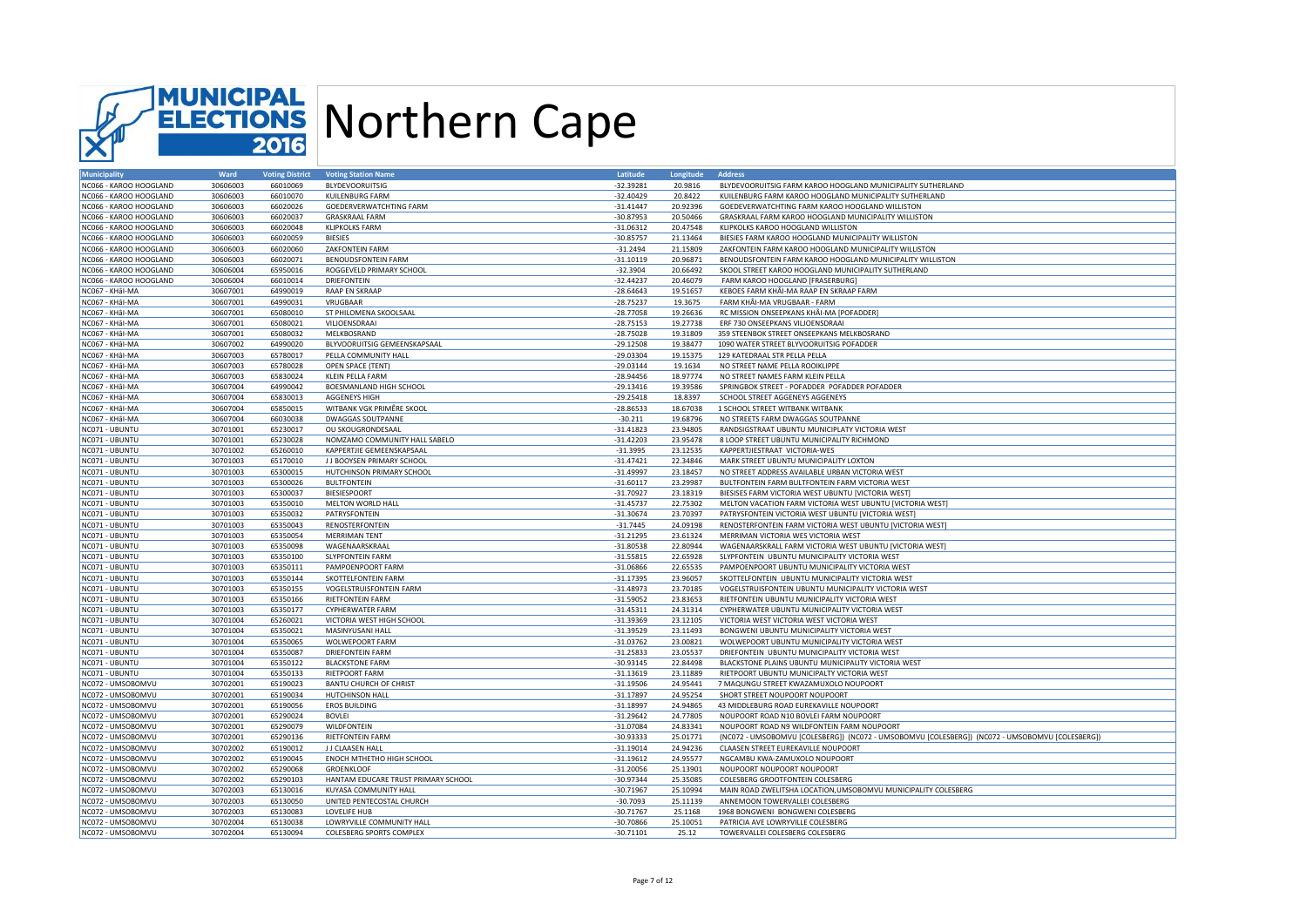

| <b>Municipality</b>  | Ward     | <b>Voting District</b> | <b>Voting Station Name</b>                 | Latitude    | Longitude | <b>Address</b>                                                            |
|----------------------|----------|------------------------|--------------------------------------------|-------------|-----------|---------------------------------------------------------------------------|
| NC072 - UMSOBOMVU    | 30702004 | 65290013               | RIEKERTSFONTEIN                            | $-30.76986$ | 24.90604  | COLESBERG ROAD RIEKERTSFONTEIN FARM COLESBERG                             |
| NC072 - UMSOBOMVU    | 30702004 | 65290057               | TEMPORARY VOTING STATION PHILLIPSTOWN ROAD | $-30.53551$ | 24.96354  | PHLLIPSTOWN ROAD HUNTERSMOON COLESBERG                                    |
| NC072 - UMSOBOMVU    | 30702004 | 65290080               | <b>BULTFONTEIN</b>                         | $-30.42715$ | 24,8426   | COLESBERG HUNTERS MOON COLESBERG                                          |
| NC072 - UMSOBOMVU    | 30702005 | 65130027               | <b>COLESBERG CIVIC CENTRE</b>              | $-30.72001$ | 25.0974   | CHURCH STREET UMSOBOMVU MUNICIPALITY COLESBERG                            |
| NC072 - UMSOBOMVU    | 30702005 | 65130061               | BANTU CONGREGATION BAPTIST CHURCH          | $-30.71689$ | 25.10477  | MAIN ROAD OLD LOCATION, UMSOBOMVU MUNICIPALITY COLESBERG                  |
| NC072 - UMSOBOMVU    | 30702005 | 65130072               | ISIBANI TRAINING CENTRE                    | $-30.72016$ | 25.10952  | MATANZIMA ZWELITSHA UMSOBOMVU [COLESBERG]                                 |
| NC072 - UMSOBOMVU    | 30702006 | 65130049               | UMSO HIGH SCHOOL                           | $-30.7258$  | 25.11798  | BENDLELA STREET KHAYELITSHA COLESBERG                                     |
| NC072 - UMSOBOMVU    | 30702006 | 65290046               | YARDLEY                                    | $-30.76405$ | 25.30807  | COLESBERG YARDLEY COLESBERG                                               |
| NC072 - UMSOBOMVU    | 30702006 | 65290091               | VLUGFONTEIN PRIMARY SCHOOL                 | $-31.02875$ | 25.14698  | COLESBERG HANTAM COLESBERG                                                |
| NC072 - UMSOBOMVU    | 30702006 | 65310016               | NORVALSPONT CLUB HOUSE                     | $-30.63135$ | 25.452    | MAIN STREET MASIZAKHE NORVALSPONT                                         |
| NC073 - EMTHANJENI   | 30703001 | 65140141               | DE AAR CIVIC CENTRE                        | $-30.64952$ | 24.02298  | DE AAR DE AAR DE AAR                                                      |
|                      |          | 65340042               | <b>KAREEVILLE SCHOOL</b>                   | $-30.6478$  | 24.03421  |                                                                           |
| NC073 - EMTHANJENI   | 30703001 | 65140051               |                                            |             | 24.03416  | KAREEVILLE EMTHANJENI [DE AAR]                                            |
| NC073 - EMTHANJENI   | 30703002 |                        | VERITAS SECONDARY SCHOOL                   | $-30.65129$ |           | ANGELINE SUBURB DE AAR                                                    |
| NC073 - EMTHANJENI   | 30703002 | 65140084               | CHURCH ASSEMBLY OF GOD                     | $-30.6532$  | 24.02138  | FISKAAL STRAAT RESIDENTIA DE AAR                                          |
| NC073 - EMTHANJENI   | 30703002 | 65140129               | JEHOVAH SE GETUIES (TENT)                  | $-30.65475$ | 24.027    | LORINDA STREET MACARINA DE AAR                                            |
| NC073 - EMTHANJENI   | 30703003 | 65140039               | MONWABISI HIGH SCHOOL                      | $-30.6682$  | 24.02803  | STREET NONZWAKAZI EMTHANJENI                                              |
| NC073 - EMTHANJENI   | 30703003 | 65140073               | NONZWAKAZI COMMUNITY HALL                  | $-30.67204$ | 24.02296  | HLITHANI STREET NONZWAKAZI DE AAR                                         |
| NC073 - EMTHANJENI   | 30703003 | 65140130               | <b>CCAC CHURCH</b>                         | $-30.67428$ | 24.02819  | 24TH NONZWAKAZI DE AAR                                                    |
| NC073 - EMTHANJENI   | 30703004 | 65140118               | DE AAR MULTIPURPOSE CENTRE                 | $-30.66304$ | 24.02202  | MALAYCAMP DE AAR EMTHANJENI                                               |
| NC073 - EMTHANJENI   | 30703004 | 65140152               | ST THOMAS ANGLICAN CHURCH                  | $-30.65209$ | 24.01806  | EMTHANJENI EMTHANJENI EMTHANJENI                                          |
| NC073 - EMTHANJENI   | 30703005 | 65140017               | DE AAR TOWN HALL                           | $-30.6505$  | 24.01144  | VOORTREKKER STREET DE AAR DE AAR                                          |
| NC073 - EMTHANJENI   | 30703005 | 65140040               | <b>MELANIE'S CAFE</b>                      | $-30.64361$ | 24.01981  | PHILLIPSTOWN ROAD LOUSVILLE DE AAR                                        |
| NC073 - EMTHANJENI   | 30703006 | 65150018               | <b>KWEZI COMMUNITY HALL</b>                | $-31.06575$ | 24.45128  | NEPTUNE STREET KWEZI HANOVER                                              |
| NC073 - EMTHANJENI   | 30703006 | 65290035               | <b>KRIEGERSPOORT FARM</b>                  | $-31.25344$ | 24.5592   | KRIEGERSPOORT FARM HANOVER HANOVER                                        |
| NC073 - EMTHANJENI   | 30703006 | 65290114               | <b>DIEPRIVIER</b>                          | $-30.9402$  | 24.27537  | DIEPRIVIER FARM HANOVER HANOVER                                           |
| NC073 - EMTHANJENI   | 30703006 | 65290125               | KAROO GARIEP MIELIEFONTEIN                 | $-30.95424$ | 24.53878  | KAROO GARIEP DE AAR EMTHANJENI [DE AAR]                                   |
| NC073 - EMTHANJENI   | 30703006 | 65340086               | DAMFONTEIN                                 | $-30.83326$ | 23.93779  | EMTHANJENI [DE AAR] EMTHANJENI [DE AAR] EMTHANJENI [DE AAR]               |
| NC073 - EMTHANJENI   | 30703006 | 65340097               | <b>HELDERWATER FARM</b>                    | $-30.73972$ | 24.36097  | HELDERWATER HELDERWATER DE AAR                                            |
|                      |          |                        |                                            | $-30.58649$ | 23.49496  |                                                                           |
| NC073 - EMTHANJENI   | 30703007 | 65120015               | PROTEAVILLE COMMUNITY HALL                 |             |           | DAHLIASTRAAT PROTEAVILLE BRITSTOWN                                        |
| NC073 - EMTHANJENI   | 30703007 | 65330029               | SCHILDERSPAN                               | $-30.23925$ | 23.10557  | SCHILDERSPAN DE AAR                                                       |
| NC073 - EMTHANJENI   | 30703007 | 65330074               | BRAKDAM                                    | $-30.41634$ | 23.5656   | BRITSTOWN KAMBRO BRITSTOWN                                                |
| NC073 - EMTHANJENI   | 30703007 | 65330142               | HOUTWATER SCHUUR FARM                      | $-30.36353$ | 23.27507  | HOUTWATER SCHUUR EMTHANJENI MUNICIPALITY BRITSTOWN                        |
| NC073 - EMTHANJENI   | 30703007 | 65330164               | <b>MINTAKAROO</b>                          | $-30.56888$ | 23.30564  | 142 GIESENSKRAAL WATERBERRY CROSSPATH BRITSTOWN                           |
| NC073 - EMTHANJENI   | 30703008 | 65140107               | NORTHERN CAPE RURAL FET COLLEGE            | $-30.66308$ | 24.00565  | VAN RIEBEECK DE AAR DE AAR                                                |
| NC073 - EMTHANJENI   | 30703008 | 65140163               | ORTHODOX CHURCH                            | $-30.67196$ | 24.01995  | EMTHANJENI EMTHANJENI EMTHANJENI                                          |
| NC073 - EMTHANJENI   | 30703008 | 65330030               | DOORNKUIL FARM                             | $-30.46903$ | 23.65245  | DOORNKUIL DOORNKUIL BRITSTOWN                                             |
| NC073 - EMTHANJENI   | 30703008 | 65330153               | <b>RIETPOORT FARM</b>                      | $-30.76604$ | 23.46994  | <b>FARM RIETPOORT BRITSTOWN</b>                                           |
| NC073 - EMTHANJENI   | 30703008 | 65340110               | <b>KWAGGAFONTEIN FARM</b>                  | $-30.59552$ | 23.78484  | KWAGGAFONTEIN FARM BRITSTOWN EMTHANJENI                                   |
| NC073 - EMTHANJENI   | 30703008 | 65340121               | HOUTKRAAL FARM FARM SCHOOL                 | $-30.39061$ | 24.10496  | HOTKRAAL HOUTKRAAL DE AAR                                                 |
| NC074 - KAREEBERG    | 30704001 | 65910012               | CARNARVON HIGH SCHOOL                      | $-30.97109$ | 22.13128  | ZHAN CARNARVON CARNARVON                                                  |
| NC074 - KAREEBERG    | 30704001 | 65910034               | KAREEBERG LIBRARY HALL                     | -30.95684   | 22.12637  | LONGSTREET CARNARVON CARNARVON                                            |
| NC074 - KAREEBERG    | 30704002 | 65910023               | KAREEBERG (TENT)                           | $-30.95795$ | 22.12063  | BONTEHEUWEL CARNARVON CARNARVON                                           |
| NC074 - KAREEBERG    | 30704003 | 65270011               | VOSBURG GEMEENSKAPSAAL                     | $-30.57021$ | 22.8758   | HOUTBOSTRAAT VOSBURG VOSBURG                                              |
| NC074 - KAREEBERG    | 30704003 | 65990043               | <b>KAREEBOS FARM</b>                       | $-30.91344$ | 22.25063  | FARM CARNARVON CARNARVON                                                  |
| NC074 - KAREEBERG    | 30704003 | 65990054               | VRYLEEGTE                                  | $-31.06122$ | 22.17917  | FARM CARNARVON KAREEBERG [CARNARVON]                                      |
| NC074 - KAREEBERG    | 30704003 | 65990065               | <b>REQUEST FARM</b>                        | $-30.5646$  | 22.47428  | REQUEST FARM VOSBURG REQUEST FARM                                         |
| NC074 - KAREEBERG    | 30704003 | 65990076               | MODDERFONTEIN                              | $-30.34487$ | 22.78983  | FARM VOSBURG VOSBURG                                                      |
| NC074 - KAREEBERG    | 30704003 | 65990087               | RHENOSTERKOLK                              | $-30.71012$ | 22.14851  | CARNARVON CARNARVON CARNARVON                                             |
| NC074 - KAREEBERG    | 30704004 | 65960017               | VANWYKSVLEI GEMEENSKAPSAAL                 | $-30.34837$ | 21.82118  | HANEKAMWEG VANWYKSVLEI VANWYKSVLEI                                        |
| NC074 - KAREEBERG    | 30704004 | 65990010               | LEEUKOLK FARM                              | $-30.42325$ | 21.29537  | LEEU KOLK FARM VANWYKSVLEI VANWYKSVLEI                                    |
|                      |          |                        |                                            |             |           |                                                                           |
| NC074 - KAREEBERG    | 30704004 | 65990021               | <b>SKIETFONTEIN (TENT)</b>                 | $-30.96597$ | 22.09967  | SKIETFONTEIN CARNARVON CARNARVON                                          |
| NC074 - KAREEBERG    | 30704004 | 65990032               | <b>SCHIETKOLK</b>                          | $-30.80785$ | 21.78352  | CARNARVON CARNARVON                                                       |
| NC075 - RENOSTERBERG | 30705001 | 65210037               | TOWN HALL PHILIPSTOWN                      | $-30.43585$ | 24.47337  | MARK RENOSTERBERG [PHILLIPSTOWN]                                          |
| NC075 - RENOSTERBERG | 30705001 | 65210059               | <b>BOKKRAAL</b>                            | $-30.31968$ | 24.36789  | 053 0536652 BOKKRAAL RENOSTERBERG [PHILLIPSTOWN]                          |
| NC075 - RENOSTERBERG | 30705002 | 65200014               | THEMBINKOSI COMMUNITY HALL                 | $-30.07631$ | 24.67105  | 1111 CHISANA STREET THEMBINKOSI [PETRUSVILLE] RENOSTERBERG [PHILLIPSTOWN] |
| NC075 - RENOSTERBERG | 30705002 | 65250019               | NG KERK HALL UITSIG                        | $-30.08242$ | 24.66935  | CHURCH STREET UITSIG PETRUSVILLE                                          |
| NC075 - RENOSTERBERG | 30705003 | 65250020               | KEURTJIESKLOOF GEMEENSKAPSAAL              | $-30.01152$ | 24.72898  | SKOOL ST KEURTJIEKLOOF VANDERKLOOF                                        |
| NC075 - RENOSTERBERG | 30705003 | 65250031               | PLAKKERSKAMP SENDING KERK VAN SUID AFRIKA  | $-30.08335$ | 24.66525  | PETRUSVILLE GREENPOINT PETRUSVILLE                                        |
| NC075 - RENOSTERBERG | 30705003 | 65340053               | CARBONAARTJIESKRAAL                        | $-30.19601$ | 24.73805  | FARM PHILLIPSTOWN                                                         |
| NC075 - RENOSTERBERG | 30705003 | 65340075               | VANDERKLOOF STADSAAL                       | $-29.99769$ | 24.74081  | OLIEN VADERKLOOF RENOSTERBERG [PHILLIPSTOWN]                              |
| NC075 - RENOSTERBERG | 30705004 | 65200025               | TOWN HALL PETRUSVILLE                      | $-30.0823$  | 24.6579   | 570 VISSAGIE TOWN/ PETRUSVILLE RENOSTERBERG [PHILLIPSTOWN]                |
| NC075 - RENOSTERBERG | 30705004 | 65210015               | ELUKHANYISWENI                             | $-30.42363$ | 24.4626   | MATHANZIMA STREET PHILIPSTOWN/ELUKAHNYISWENI RENOSTERBERG [PHILLIPSTOWN]  |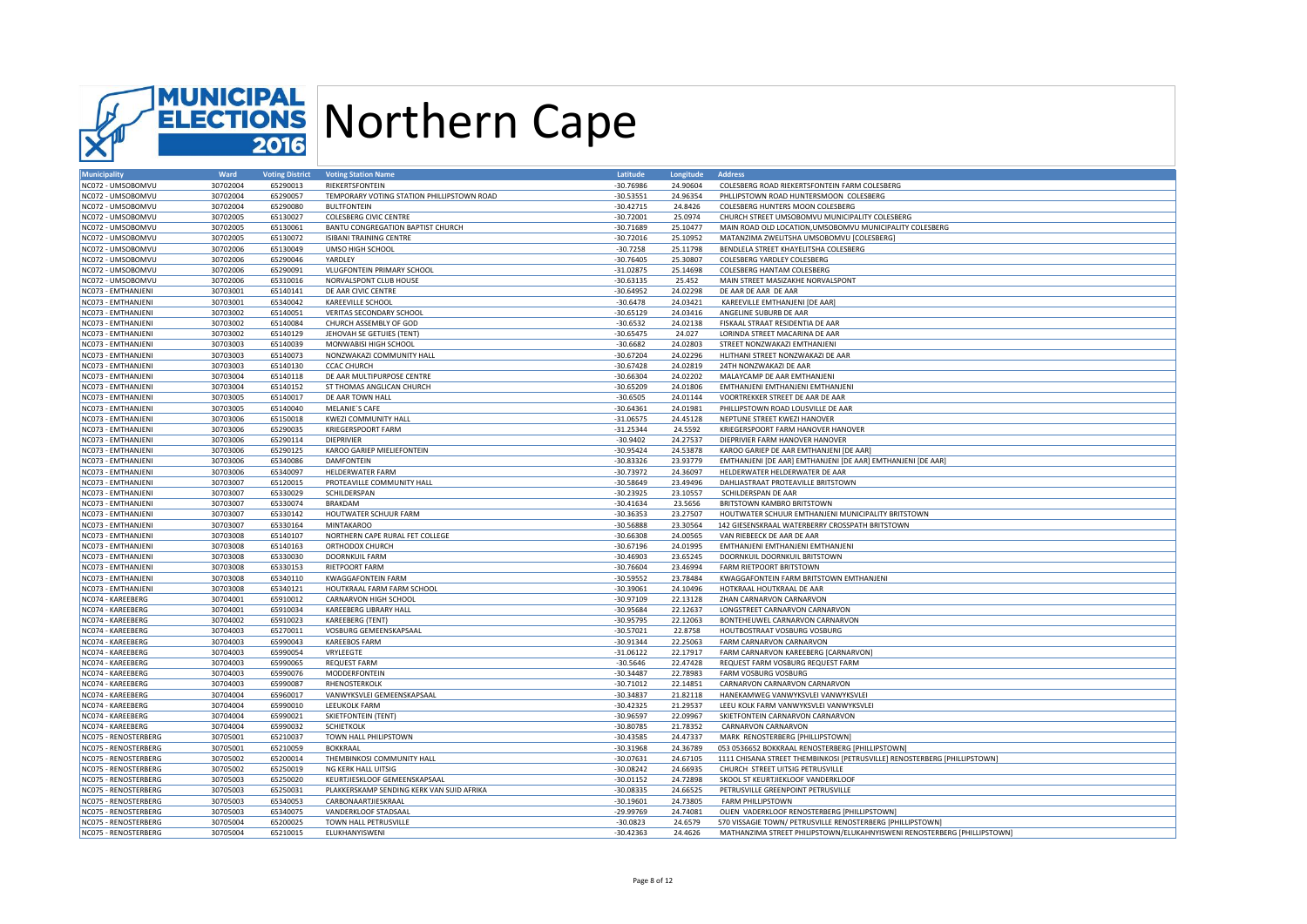

| <b>Municipality</b>  | Ward     | <b>Voting District</b> | <b>Voting Station Name</b>                   | Latitude    | Longitude | <b>Address</b>                                                  |
|----------------------|----------|------------------------|----------------------------------------------|-------------|-----------|-----------------------------------------------------------------|
| NC075 - RENOSTERBERG | 30705004 | 65210026               | <b>ROOIPOORT</b>                             | $-30.33525$ | 24.51248  | ROOIPOORT FARM RENOSTERBERG PHILIPSTOWN                         |
| NC075 - RENOSTERBERG | 30705004 | 65210048               | ZWAGERSHOEK                                  | $-30.51005$ | 24.43294  | ZWAGERSHOEK FARM RENOSTERBERG PHILIPSTOWN                       |
| NC075 - RENOSTERBERG | 30705004 | 65340019               | <b>KLOOFSIG</b>                              | $-29.9908$  | 24.55965  | P.O.BOX. 8 PETRUSVILLE RENOSTERBERG [PHILLIPSTOWN]              |
| NC075 - RENOSTERBERG | 30705004 | 65340020               | POTFONTEIN PRIMARY SCHOOL                    | $-30.19894$ | 24.11783  | POTFONTEIN FARM RENOSTERBERG MUNICIPALITY PHILLIPSTOWN          |
| NC075 - RENOSTERBERG | 30705004 | 65340064               | LOCKVIEW                                     | $-29.91235$ | 24.6537   | LOCKVIEW FARM PETRUSVILLE RENOSTERBERG [PHILLIPSTOWN]           |
| NC076 - THEMBELIHLE  | 30706001 | 65240018               | DR ESSOP COMMUNITY HALL                      | $-29.94297$ | 23.6672   | 369 CUPIDO STREET DEETLEFSVILLE STRYDENBURG                     |
| NC076 - THEMBELIHLE  | 30706001 | 65330018               | SAAMSTAAN SKOOL                              | $-29.65041$ | 23.4136   | SAAMSTAANSKOOL FARM PRIESKA BO KAROO                            |
| NC076 - THEMBELIHLE  | 30706001 | 65330085               | <b>LUCKY VALLEY</b>                          | $-29.13308$ | 23.62935  | LUCKY VALLEY FARM THEMBELIHLE [HOPETOWN] THEMBELIHLE [HOPETOWN] |
| NC076 - THEMBELIHLE  | 30706001 | 65330096               | LEEUBERG                                     | $-29.53371$ | 23.6432   | LEEUBERG FARM THEMBELIHLE [HOPETOWN] THEMBELIHLE [HOPETOWN]     |
| NC076 - THEMBELIHLE  | 30706001 | 65330108               | KRAANKUIL                                    | $-29.88161$ | 24.17981  | KRAANKUIL FARM THEMBELIHLE [HOPETOWN] THEMBELIHLE [HOPETOWN]    |
| NC076 - THEMBELIHLE  | 30706002 | 65160020               | MSC NUWE BIBLIOTEEKSAAL                      | $-29.62262$ | 24.09028  | HOSPITAAL STRAAT HOPETOWN HOPETOWN                              |
| NC076 - THEMBELIHLE  | 30706002 | 65160053               | 7 DE LAAN                                    | $-29.61352$ | 24.10475  | 3398 AANDBLOM STEYNVILLE HOPETOWN                               |
| NC076 - THEMBELIHLE  | 30706002 | 65320017               | ORANIA VOLKSKOOL                             | $-29.81317$ | 24.41413  | 151 SMARAG ORANIA ORANIA                                        |
|                      |          |                        |                                              |             |           |                                                                 |
| NC076 - THEMBELIHLE  | 30706002 | 65330041               | <b>BOLAND FARM</b>                           | $-29.73183$ | 24.36643  | BOLAND AFRM HOPETOWN THEMBELIHLE [HOPETOWN]                     |
| NC076 - THEMBELIHLE  | 30706002 | 65330063               | AMANDELSPAN                                  | $-29.38572$ | 23.70608  | AMANDELSPAN HOPETOWN HOPETOWN                                   |
| NC076 - THEMBELIHLE  | 30706003 | 65160019               | STEYNVILLE COMMUNITY HALL                    | $-29.6202$  | 24.09982  | AANDBLOMSTRAAT STEYNVILLE HOPETOWN                              |
| NC076 - THEMBELIHLE  | 30706003 | 65160042               | <b>VUKASIZWE PRIMARY SCHOOL</b>              | $-29.61678$ | 24.10223  | TRITS STREET STEYNVILLE HOPETOWN                                |
| NC076 - THEMBELIHLE  | 30706004 | 65160031               | STEYNVILLE HIGH SCHOOL                       | $-29.61609$ | 24.10448  | AANDBLOM STRAAT STEYNVILLE HOPETOWN                             |
| NC077 - SIYATHEMBA   | 30707001 | 65220027               | ETHEMBENI COMMUNITY HALL                     | $-29.65898$ | 22.73062  | CHOKO STREET PRIESKA PRIESKA                                    |
| NC077 - SIYATHEMBA   | 30707002 | 65220038               | OMEGA COMMUNITY HALL                         | $-29.66628$ | 22.7301   | 1091 SCHOOL STREET BONTEHEUWEL SIYATHEMBA [PRIESKA]             |
| NC077 - SIYATHEMBA   | 30707002 | 65220049               | JJ DREYER PRIMERÊ SKOOL                      | $-29.66427$ | 22.73029  | MANS STREET PRIESKA PRIESKA                                     |
| NC077 - SIYATHEMBA   | 30707003 | 65280078               | SWEMKUIL                                     | $-29.4266$  | 23.01785  | FARM SWEMKUIL SIYATHEMBA [PRIESKA]                              |
| NC077 - SIYATHEMBA   | 30707003 | 65280090               | DE EELT                                      | $-29.58198$ | 22.85034  | DE EELT PRIESKA SIYATHEMBA NC077                                |
| NC077 - SIYATHEMBA   | 30707003 | 65280135               | HOËRSKOOL PRIESKA                            | $-29.67136$ | 22.75401  | VICTORIA STREET PRIESKA TOWN PRIESKA                            |
| NC077 - SIYATHEMBA   | 30707003 | 65330119               | KLIPFONTEIN                                  | $-29.29793$ | 23.03637  | FARM KLIPFONTEIN BO KAROO                                       |
| NC077 - SIYATHEMBA   | 30707003 | 65450011               | NIEKERKSHOOP COMMUNITY HALL                  | $-29.32349$ | 22.83923  | FLAMINK STREET NIEKERKSHOOP NIEKERKSHOOP                        |
| NC077 - SIYATHEMBA   | 30707003 | 65500084               | <b>ROOILAGTE</b>                             | $-29.34055$ | 22.76987  | FARM NIEKERSHOOP DISTRICT NIEKERSHOOP                           |
| NC077 - SIYATHEMBA   | 30707003 | 65500129               | <b>TEMDALE BOERDERY</b>                      | $-29.46294$ | 23.00556  | LOVEDALE SIYATHEMBA [PRIESKA]                                   |
| NC077 - SIYATHEMBA   | 30707004 | 65180011               | MARYDALE GEMEENSKAPSAAL                      | $-29.40435$ | 22.11063  | RONDOMSTRAAT MARYDALE MARYDALE                                  |
| NC077 - SIYATHEMBA   | 30707004 | 65280012               | <b>COPPERTON CHURCH</b>                      | $-29.92084$ | 22.29826  | AZURITE ST COPPERTON PRIESKA BO KAROO                           |
| NC077 - SIYATHEMBA   | 30707004 | 65280089               | <b>GREEN VALLEY NUTS</b>                     | $-29.57696$ | 22.91116  | GREEN VALLEY NUTS SIYATHEMBA [PRIESKA]                          |
| NC077 - SIYATHEMBA   | 30707004 | 65280102               | <b>BUNDU</b>                                 | $-29.7496$  | 22.20385  | FARM BO KAROO , PRIESKA 8940 PRIESKA                            |
| NC077 - SIYATHEMBA   | 30707004 | 65280113               | <b>DOORNFONTEIN</b>                          | $-29.98297$ | 22.72785  | DOORNFONTEIN FARM PRIESKA BO KAROO                              |
| NC077 - SIYATHEMBA   | 30707004 | 65500062               | <b>KOEGAS PUTS</b>                           | $-29.30398$ | 22.35896  | KOEGAS FARM MARYDALE MARYDALE                                   |
| NC077 - SIYATHEMBA   | 30707005 | 65280034               | STADSAAL                                     | $-29.66664$ | 22.74966  | 01 VICTORIA STREET PRIESKA MUNICIPALITY SIYATHEMBA [PRIESKA]    |
| NC077 - SIYATHEMBA   | 30707005 | 65280045               | DEPT, ROADS & PUBLIC WORKS                   | $-29.66472$ | 22.74025  | KROON STREET PRIESKA PRIESKA                                    |
|                      |          |                        |                                              |             |           |                                                                 |
| NC077 - SIYATHEMBA   | 30707005 | 65280124               | TEMPELPOORT CHURCH                           | $-29.66868$ | 22.72398  | HAAKDORING PRIESKA TOWN PRIESKA                                 |
| NC078 - SIYANCUMA    | 30708001 | 65410017               | RAINBOW VALLEY COMMUNITY HALL                | $-28.85043$ | 23.24628  | 840 KRUGER STREET RAINBOW VALLEY GRIEKWASTAD                    |
| NC078 - SIYANCUMA    | 30708001 | 65500073               | <b>ELMADALE</b>                              | $-28.64017$ | 22.91397  | FARM ELMADALE POSTMASBURG                                       |
| NC078 - SIYANCUMA    | 30708001 | 65530245               | <b>MOOSFONTEIN</b>                           | $-28.7788$  | 23.14653  | FARM MOOSFONTEIN GRIEKWASTAD                                    |
| NC078 - SIYANCUMA    | 30708002 | 65530021               | CHURCH OF CHRIST MISSION                     | $-29.03973$ | 23.75875  | 2180 DASSIEVOEL STREET BREIPAL DOUGLAS                          |
| NC078 - SIYANCUMA    | 30708003 | 65400027               | BONGANI GEMEENSKAPSAAL                       | $-29.06929$ | 23.77664  | NGXILA STR BONGANI DOUGLAS                                      |
| NC078 - SIYANCUMA    | 30708004 | 65400038               | PUBLIC WORKS                                 | $-29.06333$ | 23.77081  | VILLIARS DOUGLAS DOUGLAS                                        |
| NC078 - SIYANCUMA    | 30708004 | 65400049               | BONGANI SECONDARY SCHOOL                     | $-29.0727$  | 23.7712   | 1283 DIRANG STREET DOUGLAS BONGANI                              |
| NC078 - SIYANCUMA    | 30708004 | 65490015               | <b>BUCKLANDS PRIMARY SCHOOL</b>              | $-29.07103$ | 23.68901  | DOUGLAS SHOW GROUNDS ERF 352 DOUGLAS                            |
| NC078 - SIYANCUMA    | 30708004 | 65530032               | VAALLUS ESTATE (KOM NADER)                   | $-28.95894$ | 23.92483  | PERSEEL 20 VAALLUS DOUGLAS                                      |
| NC078 - SIYANCUMA    | 30708004 | 65530267               | DOUGLAS HIGH SCHOOL                          | $-29.05601$ | 23.76972  | 24 BOWKER STR DOUGLAS DOUGLAS                                   |
| NC078 - SIYANCUMA    | 30708005 | 65400016               | BREIPAAL GEMEENSKAPSAAL                      | $-29.04635$ | 23.76557  | 598 LANGSTRAAT BREIPAAL DOUGLAS                                 |
| NC078 - SIYANCUMA    | 30708005 | 65530346               | WESLAAN SECONDARY SCHOOL                     | $-29.04732$ | 23.75778  | WESLAAN BREIPAAL DOUGLAS                                        |
| NC078 - SIYANCUMA    | 30708006 | 65530043               | DOUGLAS VAKANSIEOORD (AVOCA)                 | $-29.04031$ | 23.84167  | DOUGLAS VAKANSIEOORD (ACOCA) DOUGLAS DOUGLAS                    |
| NC078 - SIYANCUMA    | 30708006 | 65530054               | PLOOYSBURG SCHOOL                            | $-29.02382$ | 24.23833  | PLOOYSBURG SCHOOL PLOOYSBURG DOUGLAS                            |
| NC078 - SIYANCUMA    | 30708006 | 65530065               | SALT LAKE SCHOOL                             | $-29.30237$ | 23.99985  | SALTLAKE SALT LAKE DOUGLAS                                      |
| NC078 - SIYANCUMA    | 30708006 | 65530076               | WITPUT HOTEL (THE GRANGE)                    | $-29.52807$ | 24.26408  | WITPUT STATION WITPUT HOPETOWN                                  |
| NC078 - SIYANCUMA    | 30708006 | 65530087               | WINTERSHOEK PRE PRIMARY SCHOOL               | $-29.19847$ | 24.53943  | FARM HEUNINGNESKLOOF MODDERRIVIER                               |
| NC078 - SIYANCUMA    | 30708006 | 65530098               | DE BADS                                      | $-28.80914$ | 24.04449  | DE BADS DE BADS DOUGLAS                                         |
| NC078 - SIYANCUMA    | 30708006 | 65530212               | SCHMIDTSDRIFT BATLHAPING INTERMEDIATE SCHOOL | $-28.70251$ | 24.06047  | SCHMIDSDRIFT NO.4 SCHMIDSDRIFT KIMBERLEY                        |
| NC078 - SIYANCUMA    | 30708006 | 65530223               | NATIVE INDEPENDENT CONGREGATIONAL CHURCH     | $-28.74704$ | 23.99043  | SCHMIDSDRIFT NO.5 SCHMIDSDRIFT KIMBERLEY                        |
| NC078 - SIYANCUMA    | 30708006 | 65530290               | RIETRIVIER NAVORSINGSTASIE                   | $-29.09722$ | 24.60432  | FARM RIETRIVIER KIMBERLEY                                       |
| NC078 - SIYANCUMA    | 30708007 | 65330120               | <b>BRAKKIES</b>                              | $-29.42952$ | 23.33186  | FARM BRAKKIES DOUGLAS                                           |
| NC078 - SIYANCUMA    | 30708007 | 65410028               | MATLHOMOLA COMMUNITY HALL                    | $-28.86421$ | 23.2673   | MONTSIWA MATLHOMOLA SIYANCUMA [GRIEKWASTAD]                     |
| NC078 - SIYANCUMA    | 30708007 | 65500039               | <b>NG KFRK</b>                               | $-28.84445$ | 22.50521  | LIMEWELL GROBLESHOOP GROBLERSHOOP                               |
| NC078 - SIYANCUMA    | 30708007 | 65500040               | <b>TSEBE PRIMARY SCHOOL</b>                  | $-28.88458$ | 22.1087   | TSEBE TSEBE PLAAS GROBLERSHOOP                                  |
|                      |          |                        |                                              |             |           |                                                                 |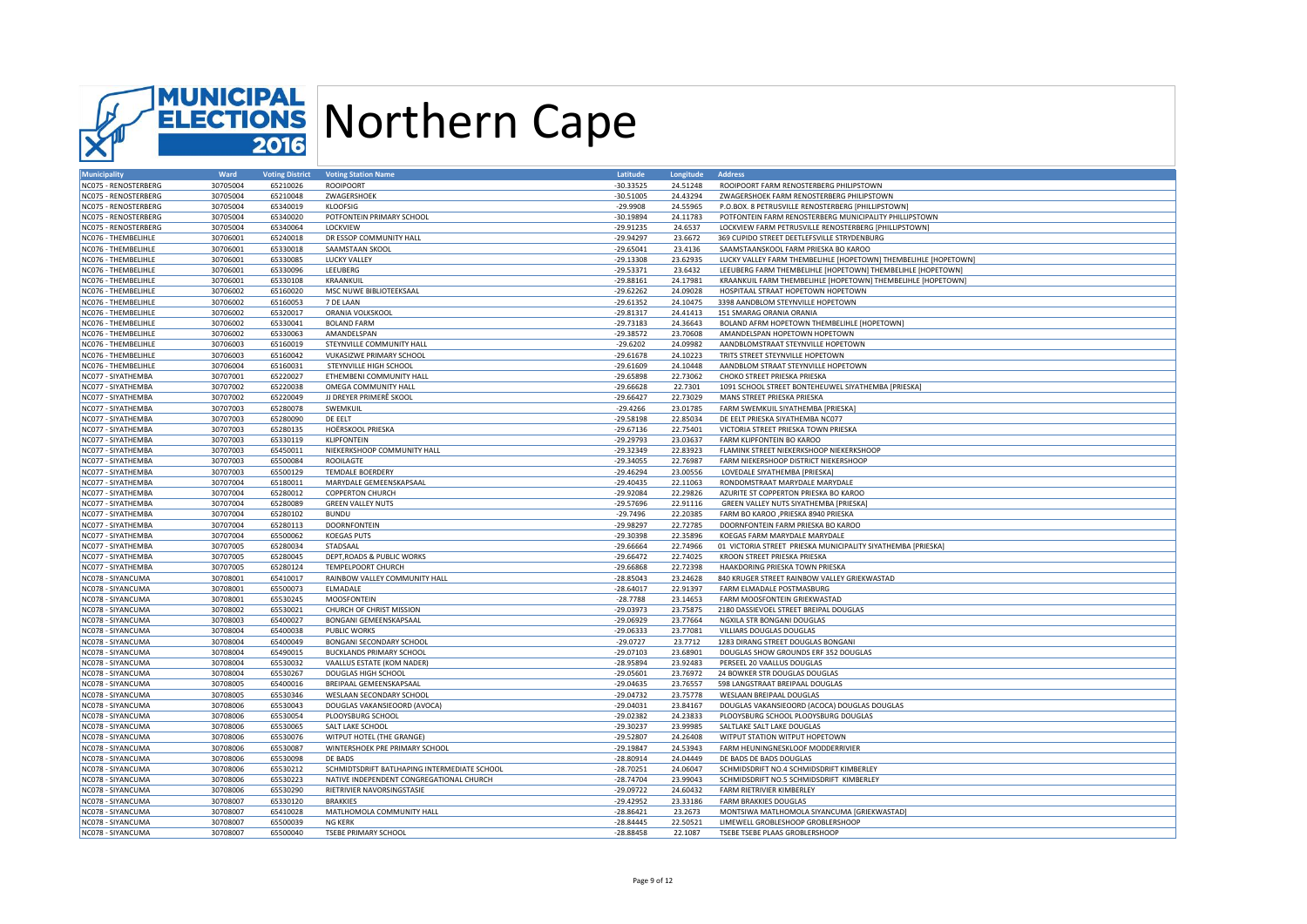

| <b>Municipality</b> | Ward     | <b>Voting District</b> | <b>Voting Station Name</b>        | Latitude    | <b>Longitude</b> | <b>Address</b>                                                    |
|---------------------|----------|------------------------|-----------------------------------|-------------|------------------|-------------------------------------------------------------------|
| NC078 - SIYANCUMA   | 30708007 | 65500107               | <b>NEK FARM</b>                   | $-28.87737$ | 22.77067         | FARM NEK POSTMASBURG                                              |
| NC078 - SIYANCUMA   | 30708007 | 65500118               | DUIKERSDAL                        | $-29.07278$ | 22.56155         | FARM DUIKERSDAL POSTMASBURG                                       |
| NC078 - SIYANCUMA   | 30708007 | 65530256               | CAMPBELL COMMUNITY HALL           | $-28.79732$ | 23.72612         | ALWYN STR CAMPBELL SIYANCUMA [GRIEKWASTAD]                        |
| NC078 - SIYANCUMA   | 30708007 | 65530278               | <b>KOEKAIS FARM</b>               | $-28.91609$ | 23.40965         | FARM SIYANCUMA [GRIEKWASTAD] SIYANCUMA [GRIEKWASTAD]              |
| NC078 - SIYANCUMA   | 30708007 | 65530289               | <b>WITWATER</b>                   | $-28.98002$ | 22.99724         | FARM WITWATER GRIEKWASTAD                                         |
| NC082 - KAI !GARIB  | 30802001 | 65060018               | AUGRABIES RK SENDING LAERSKOOL    | $-28.67148$ | 20.42466         | ASSUMPTA RK SENDING AUGRABIES AUGRABIES                           |
| NC082 - KAI !GARIB  | 30802001 | 65060041               | ALHEIT VGK LAERSKOOL              | $-28.76039$ | 20.5365          | ALHEIT PRIMERE SKOOL VGK PERSEEL ALHEIT                           |
| NC082 - KAI !GARIB  | 30802001 | 65090279               | PERDE-EILAND PRIMÊRE SKOOL        | $-28.72425$ | 20.50546         | SCHOOL GROUNDS PERDE-EILAND MARCHAND                              |
| NC082 - KAI !GARIB  | 30802002 | 65060030               | MARCHAND BETAALKANTOOR            | $-28.73248$ | 20.50107         | MARCHAND BETAALKANTOOR MARCHAND MARCHAND                          |
| NC082 - KAI !GARIB  | 30802002 | 65070020               | CILLIE GEMEENSKAPSAAL             | $-28.73511$ | 20.58589         | 64 KANNIEDOOD STR CILLIE KAKAMAS                                  |
| NC082 - KAI !GARIB  | 30802003 | 65060052               | HIGH SCHOOL KAKAMAS               | $-28.79135$ | 20.62988         | RAND STREET LANGVERWAGHT KAKAMAS                                  |
| NC082 - KAI !GARIB  | 30802003 | 65060063               | HARTEBEES KLEINBOERE TRUST        | $-28.76203$ | 20.54915         | <b>FARM ALHEIT ALHEIT</b>                                         |
| NC082 - KAI !GARIB  | 30802004 | 64950026               | LAERSKOOL KAKAMAS                 | $-28.79065$ | 20.63292         | SONNEBLOM LANGVERWACHT KAKAMAS                                    |
| NC082 - KAI !GARIB  | 30802004 | 65090257               | <b>KROMHOUT BOERDERY</b>          | $-28.78785$ | 20.64757         | VOORTREKKER KAKAMAS KAKAMAS                                       |
|                     |          |                        |                                   |             |                  |                                                                   |
| NC082 - KAI !GARIB  | 30802004 | 65090370               | <b>NEUS</b>                       | $-28.7835$  | 20.73019         | FARM KAKAMAS KAKAMAS                                              |
| NC082 - KAI !GARIB  | 30802005 | 64930035               | LANGEILAND PRIMÊRE SKOOL          | $-28.72922$ | 21.06249         | KEIMOES EILANDE KAI !GARIB [KEIMOES] KAI !GARIB [KEIMOES]         |
| NC082 - KAI !GARIB  | 30802005 | 64960027               | <b>KEIMOES TOWN HALL</b>          | $-28.70724$ | 20.96948         | MAIN STREET KEIMOES KEIMOES                                       |
| NC082 - KAI !GARIB  | 30802005 | 65090077               | LENNERTSVILLE COMMUNITY HALL      | $-28.75247$ | 20.99448         | LENNERTSVILLE KEIMOES KEIMOES                                     |
| NC082 - KAI !GARIB  | 30802006 | 64960016               | <b>BISKOP FAGES HALL</b>          | $-28.70116$ | 20.95312         | CHURCH STREET GARDENIA KEIMOES                                    |
| NC082 - KAI !GARIB  | 30802006 | 64960038               | UTILITY SPORTSGROUND              | $-28.69206$ | 20.95206         | CNR SIEGFRIED & HOLLENBACH WAHLSIG KEIMOES                        |
| NC082 - KAI !GARIB  | 30802007 | 64950015               | HS MARTIN OOSTHUIZEN HIGH SCHOOL  | $-28.77295$ | 20.6194          | VOORTREKKER KAKAMAS KAKAMAS                                       |
| NC082 - KAI !GARIB  | 30802007 | 65070042               | LUTZBURG LAERSKOOL                | $-28.74454$ | 20.63177         | <b>FARM LUTZBURG KEIMOES</b>                                      |
| NC082 - KAI !GARIB  | 30802007 | 65090112               | LOXTONVALE PRIMÊRE SKOOL          | $-28.71005$ | 20.87372         | <b>FARM EENDUIN KEIMOES</b>                                       |
| NC082 - KAI !GARIB  | 30802007 | 65090156               | FRIERSDALE                        | $-28.7421$  | 20.81175         | R.C. MISSION FRIERSDALE KAI !GARIB [KEIMOES] KAI !GARIB [KEIMOES] |
| NC082 - KAI !GARIB  | 30802007 | 65090369               | WARMSAND PRIMÊRE SKOOL            | $-28.75608$ | 20.77673         | <b>FARM WARMSAND KEIMOES</b>                                      |
| NC082 - KAI !GARIB  | 30802007 | 65090404               | <b>TENT</b>                       | $-28.69838$ | 20.94679         | <b>LOXTON AREA GAMAKOR KEIMOES</b>                                |
| NC082 - KAI !GARIB  | 30802008 | 64930013               | GEORGE EILAND PRIMÊRE SKOOL       | $-28.70944$ | 21.0228          | NO STREET ADDRESS KAI !GARIB [KEIMOES] KAI !GARIB [KEIMOES]       |
| NC082 - KAI !GARIB  | 30802008 | 64930024               | <b>VYEBOS PRIMÊRE SKOOL</b>       | $-28.72494$ | 21.04545         | KEIMOES EILANDE KAI !GARIB [KEIMOES] KAI !GARIB [KEIMOES]         |
| NC082 - KAI !GARIB  | 30802008 | 65090033               | <b>KANONEILAND BIBLIOTEEK</b>     | $-28.65206$ | 21.08698         | HOOF STREET KANONEILAND KANONEILAND                               |
| NC082 - KAI !GARIB  | 30802008 | 65090134               | BLAAUWSEKOP                       | $-28.6497$  | 21.10579         | BLAAUWSEKOP KANONEILAND KANONEILAND                               |
| NC082 - KAI !GARIB  | 30802008 | 65090325               | LAERSKOOL SOVERBY                 | $-28.69053$ | 21.0146          | NO STREET ADDRESS KAI !GARIB [KEIMOES] KAI !GARIB [KEIMOES]       |
| NC082 - KAI !GARIB  | 30802008 | 65090336               | <b>CURRIESKAMP PRIMARY SCHOOL</b> | $-28.67628$ | 21.03819         | NO STREET ADDRESS KAI !GARIB [KEIMOES] KAI !GARIB [KEIMOES]       |
| NC082 - KAI !GARIB  | 30802008 | 65090347               | MC TAGGARTSKAMP PRIMARY SCHOOL    | $-28.60293$ | 21.11895         | NO STREET ADDRESS MCTAGGARTSKAMP KAI !GARIB [KEIMOES]             |
| NC082 - KAI !GARIB  | 30802008 | 65090358               | BLOEMSMOND PRIMÊRE SKOOL          | $-28.6311$  | 21.07939         | NO STREET ADDRESS KAI !GARIB [KEIMOES] KAI !GARIB [KEIMOES]       |
| NC082 - KAI !GARIB  | 30802009 | 64970017               | HOËRSKOOL KENHARDT                | $-29.34794$ | 21.15511         | KERKSTRAAT KENHARDT KENHARDT                                      |
| NC082 - KAI !GARIB  | 30802009 | 65010035               | SANDKOLK                          | $-29.51237$ | 20.38236         | SANDKOLK KAKAMAS [BENEDE]                                         |
| NC082 - KAI !GARIB  | 30802009 | 65090101               | NOOITGEDACHT                      | $-28.7447$  | 20.96283         | KHOMS KEIMOES KAI !GARIB RURAL                                    |
|                     | 30802010 | 65010068               | SOUTHERN FARMS                    | $-28.52151$ | 19.69233         | SOUTHERN FARMS BENEDE                                             |
| NC082 - KAI !GARIB  |          |                        |                                   |             |                  |                                                                   |
| NC082 - KAI !GARIB  | 30802010 | 65010080               | <b>BLADGROND FARM</b>             | $-28.87502$ | 19.92156         | FARM SOUTHERN FARMS SOUTHERN FARMS                                |
| NC082 - KAI !GARIB  | 30802010 | 65030127               | LANGKLIP PLAAS                    | $-28.21387$ | 20.33568         | FARM LANGKLIP KEIMOES                                             |
| NC082 - KAI !GARIB  | 30802010 | 65070019               | RIEMVASMAAK GEMEENSKAPSAAL        | $-28.45028$ | 20.37083         | RIEMVASMAAK RIEMVASMAAK RIEMVASMAAK                               |
| NC082 - KAI !GARIB  | 30802010 | 65070031               | OMDRAAI                           | $-28.63502$ | 20.41951         | OMDRAAI KAI !GARIB                                                |
| NC082 - KAI !GARIB  | 30802010 | 65070053               | VREDESVALLEI GEMEENSKAPSAAL       | $-28.50488$ | 20.19472         | 01 MADIBA STREET VREDESVALLEI KAKAMAS                             |
| NC082 - KAI !GARIB  | 30802010 | 65090088               | LEESGENOT BIBLIOTEEKSAAL          | $-28.70091$ | 20.96067         | LOOP STREET KAI !GARIB [KEIMOES] KAI !GARIB [KEIMOES]             |
| NC082 - KAI !GARIB  | 30802010 | 65090145               | ST MARIA GORRETTI SCHOOL          | $-28.65313$ | 20.36555         | ST MARIA CORETTI NOUDONSIES NOUDONSIES                            |
| NC082 - KAI !GARIB  | 30802010 | 65090167               | LUTZPUTS PRIMÊRE SKOOL            | $-28.38865$ | 20.66127         | LUTZPUTS LUTZPUTS KEIMOES                                         |
| NC082 - KAI !GARIB  | 30802010 | 65090280               | LEERKRANS                         | $-28.48482$ | 20.11697         | BLOUPUTS BLOUPUTS VALLEI BLOUPUTS                                 |
| NC084 - !KHEIS      | 30804001 | 65020025               | TOPLINE GEMEENSKAPSAAL            | $-28.75122$ | 21.84323         | 231 PROTEA STREET TOPLINE GROBLERSHOOP                            |
| NC084 - !KHEIS      | 30804001 | 65020069               | PUTSONDERWATER                    | $-29.23318$ | 21.88005         | PUTSONDERWATER PUTSONDERWATER FARM GROBLERSHOOP                   |
| NC084 - !KHEIS      | 30804001 | 65020070               | WEGDRAAI GEMEENSKAPSAAL           | $-28.83832$ | 21.86428         | 391 JEUGSTRAAT WEGDRAAI WEGDRAAI                                  |
| NC084 - !KHEIS      | 30804001 | 65090011               | KLEINBEGIN                        | $-28.90982$ | 21.69418         | KLEINBEGIN KLEINBEGIN GROBLERSHOOP                                |
| NC084 - !KHEIS      | 30804001 | 65090314               | TROOILAPSPAN                      | $-28.69379$ | 21.51788         | <b>KLEINBEGIN KENHARDT</b>                                        |
| NC084 - !KHEIS      | 30804002 | 65020014               | GROOTDRINK GEMEENSKAPSAAL         | $-28.5639$  | 21.74862         | GROOTDRINK KHEIS [GROBLERSHOOP]                                   |
| NC084 - !KHEIS      | 30804002 | 65020036               | <b>GARIEP LAERSKOOL</b>           | $-28.61315$ | 21.77928         | PLOT 5 GROOTDRINK UPINGTON 8822 GARIEP KHEIS [GROBLERSHOOP]       |
| NC084 - !KHEIS      | 30804002 | 65020104               | LAERSKOOL WILGENHOUTSDRIF         | $-28.52103$ | 21.73189         | 69 PLOT WILGENHOUTSDRIF GROBLERSHOOP                              |
| NC084 - !KHEIS      | 30804003 | 64940025               | NUWE HOOP SENTRUM                 | $-28.90787$ | 22.00591         | 206 MADELIEFIE STREET STERNHAM GROBLERSHOOP                       |
| NC084 - !KHEIS      | 30804003 | 65020047               | GROBLERSHOOP HOËRSKOOL            | $-28.89534$ | 21.9884          | 02 KANAAL GROBLERSHOOP GROBLERSHOOP                               |
| NC084 - !KHEIS      | 30804003 | 65020115               | UITSIG PRIMÊR                     | $-28.84547$ | 21.97701         | 165 PERSEEL OPWAG GROBLERSHOOP                                    |
| NC084 - !KHEIS      | 30804004 | 64940036               | SAMUEL GOUWS SPORT KOMPLEKS       | $-28.90891$ | 22.00643         | 298 SKOOLSTRAAT GROBLERSHOOP GROBLERSHOOP                         |
| NC084 - !KHEIS      | 30804004 | 65020058               | WAG N' BIETJIE                    | $-28.88355$ | 22.02098         | GROBLERSHOOP GROBLERSHOOP GROBLERSGOOP                            |
| NC084 - !KHEIS      | 30804004 | 65110014               | BOEGOEBERG GEMEENSKAPSAAL         | $-28.92728$ | 22.12689         | 1734 SKOOLSTRAAT BOEGOEBERG GROBLERSHOOP                          |
| NC085 - TSANTSABANE | 30805001 | 65600029               | POSTDENE COMMUNITY CENTRE         | $-28.30044$ | 23.08968         | 19 PLEIN STREET POSTDENE POSTMASBURG                              |
|                     |          |                        |                                   |             |                  |                                                                   |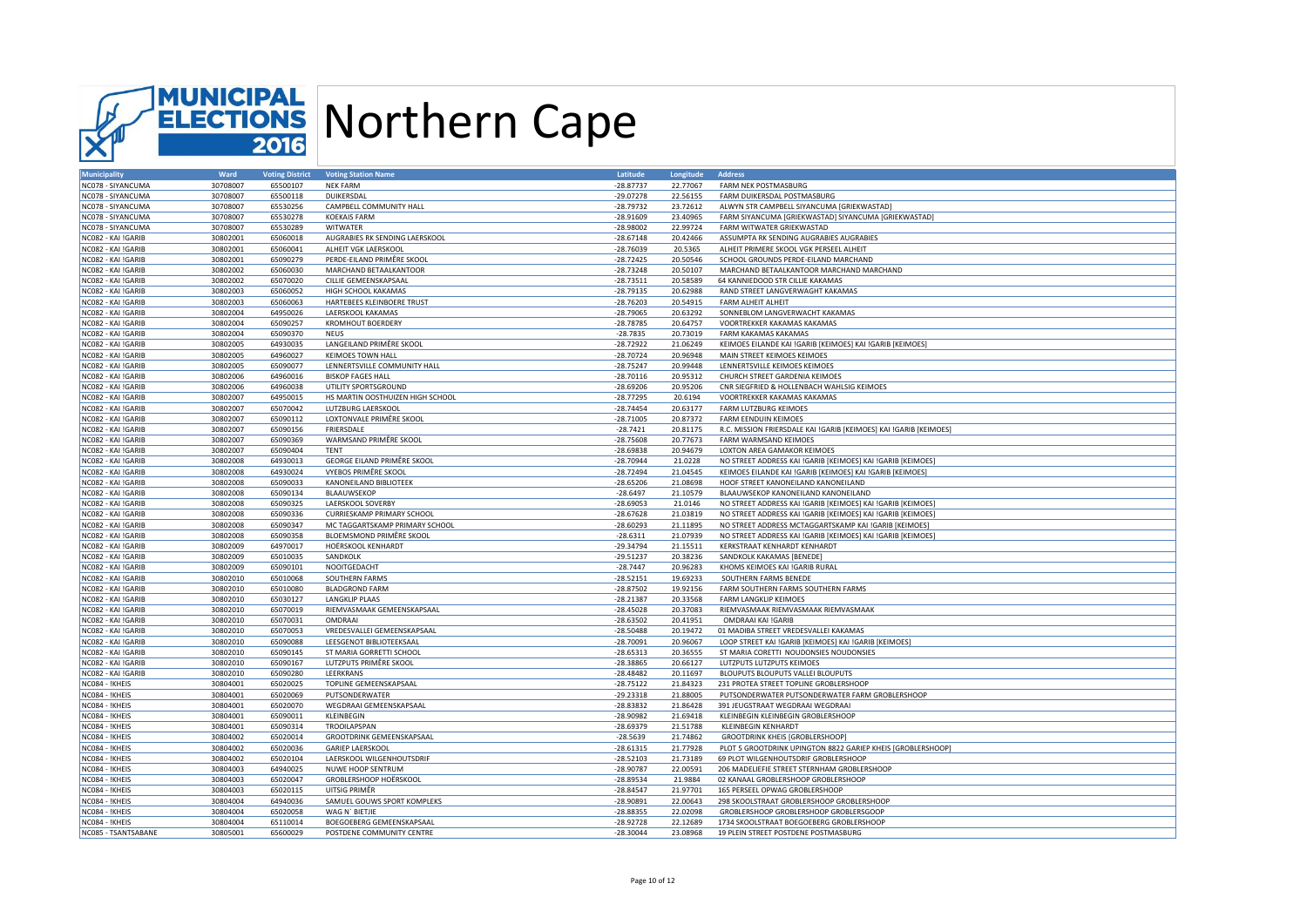

| <b>Municipality</b>       | Ward     | <b>Voting District</b> | <b>Voting Station Name</b>           | Latitude    | Longitude | <b>Address</b>                                                                 |
|---------------------------|----------|------------------------|--------------------------------------|-------------|-----------|--------------------------------------------------------------------------------|
| NC085 - TSANTSABANE       | 30805002 | 65600018               | NEW TOWN COMMUNITY HALL              | $-28.32261$ | 23.05874  | 22 AREND STREET NEWTOWN TSANTSABANE [POSTMASBURG]                              |
| NC085 - TSANTSABANE       | 30805003 | 65600063               | POSTDENE PRIMARY SCHOOL              | $-28.30072$ | 23.08483  | SKOOLSTREET POSTDENE POSTMASBURG                                               |
| NC085 - TSANTSABANE       | 30805003 | 65640045               | <b>GROENWATER COMMUNITY HALL</b>     | $-28.29151$ | 23.31329  | GROENWATER POSTMANSBURG POSTMASBURG                                            |
| NC085 - TSANTSABANE       | 30805003 | 65640067               | JENN HAVEN BIBLIOTEEK                | $-28.22553$ | 23.25138  | JENN HAVEN POSTMASBURG                                                         |
| NC085 - TSANTSABANE       | 30805003 | 65660115               | <b>FORUM HALL</b>                    | $-28.02972$ | 23.10342  | LOHATLHA LOHATLHA POSTMANSBURG                                                 |
| NC085 - TSANTSABANE       | 30805004 | 65600041               | RATANG THUTO SENIOR SECONDARY SCHOOL | $-28.32064$ | 23.03847  | 31 MATSOBANE STREET BOICHOKO POSTMASBURG [TSANTSABANE]                         |
| NC085 - TSANTSABANE       | 30805004 | 65600096               | <b>BOICHOKO PRE SCHOOL</b>           | $-28.32098$ | 23.04464  | BOSEALETSE BOICHOKO POSTMASBURG                                                |
| NC085 - TSANTSABANE       | 30805005 | 65600030               | SHILOAH ACADEMY COMBINED SCHOOL      | $-28.33605$ | 23.05946  | 11 NOCHOLAS STREET POSTMASBURG POSTMASBURG                                     |
| NC085 - TSANTSABANE       | 30805005 | 65600085               | THE HOLY RESTORATION CHURCH OF GOD   | $-28.31769$ | 23.06547  | MARANTENG NEWTOWN POSTMASBURG                                                  |
| NC085 - TSANTSABANE       | 30805006 | 65030026               | <b>BO PLAAS PRIM</b>                 | $-28.20471$ | 22.03422  | POSTMASBURG TSANTSABANE TSANTSABANE                                            |
| NC085 - TSANTSABANE       | 30805006 | 65030138               | <b>KOUPAN</b>                        | $-27.97399$ | 21.85309  | TSANTSABANE POSTMASBURG POSTMASBURG                                            |
| NC085 - TSANTSABANE       | 30805006 | 65600052               | KATINKA PRE-PRIMARY SCHOOL           | $-28.32088$ | 23.05635  |                                                                                |
|                           |          |                        | TSANTSABANE TRAFFIC DEPARTMENT       |             |           | KAGISHO NEWTOWN TSANTSABANE [POSTMASBURG]<br>EIGHTH AVENUE STATION POSTMASBURG |
| NC085 - TSANTSABANE       | 30805006 | 65630011               |                                      | $-28.31688$ | 23.06604  |                                                                                |
| NC085 - TSANTSABANE       | 30805006 | 65660014               | SAAMBOUSAAL                          | $-28.01884$ | 22.46303  | 229 OLIFANTSHOEK PLAAS VROEGGEDEEL                                             |
| NC085 - TSANTSABANE       | 30805006 | 65660036               | WINTONSAAL                           | $-27.49667$ | 22.62829  | WINTON FARM DEBEN SIYANDA                                                      |
| NC085 - TSANTSABANE       | 30805006 | 65660047               | GLOSAMSAAL                           | $-28.07985$ | 23.03926  | GLOSAM POSTMASBURG                                                             |
| NC085 - TSANTSABANE       | 30805006 | 65660058               | <b>HEUNINGKOP STOOR</b>              | $-28.17959$ | 22.31669  | PLAAS HEUNINGKOP                                                               |
| NC085 - TSANTSABANE       | 30805006 | 65660069               | MEERLUST                             | $-27.65714$ | 22.44549  | MEERLUST FARM OLIFANTSHOEK [BENEDE]                                            |
| NC085 - TSANTSABANE       | 30805006 | 65660092               | SMITHERS                             | $-27.8159$  | 22.51924  | SMITHERS SIYANDA                                                               |
| NC085 - TSANTSABANE       | 30805006 | 65660104               | MOSSPLAASSAAL                        | $-27.61858$ | 21.97328  | MOSSPLAAS FARM UPINGTON [BENEDE]                                               |
| NC085 - TSANTSABANE       | 30805007 | 65500017               | <b>FARM STRATHMORE</b>               | $-28.39129$ | 23.35761  | P O BOX 273 POSTMASBURG POSTMASBURG                                            |
| NC085 - TSANTSABANE       | 30805007 | 65500130               | RIETFONTEIN                          | $-28.60049$ | 23.55421  | POSTMAS POSTMASBURG POSTMASBURG                                                |
| NC085 - TSANTSABANE       | 30805007 | 65600074               | <b>BOICHOKO CLINIC</b>               | $-28.32144$ | 23.04678  | MOTLAETSHABA BOICHOKO POSTMASBURG                                              |
| NC085 - TSANTSABANE       | 30805007 | 65600108               | POSTMASBURG CIVIC CENTRE             | $-28.33342$ | 23.06513  | 19 SPRINGBOK STREET POSTMASBURG                                                |
| NC085 - TSANTSABANE       | 30805007 | 65640034               | SKEYFONTEIN                          | $-28.4899$  | 23.14971  | SKEYFONTEIN TSANTSABANE [POSTMASBURG]                                          |
| NC085 - TSANTSABANE       | 30805007 | 65640078               | SOETFONTEIN                          | $-28.3733$  | 23.03589  | POSTMASBURG POSTMASBURG POSTMASBURG                                            |
| NC086 - KGATELOPELE       | 30806001 | 65550034               | SPORTSAAL TLHAKALATLOU               | $-28.19531$ | 23.55742  | 2 KHUDU STREET TLHAKALATLOU DANIELSKUIL                                        |
| NC086 - KGATELOPELE       | 30806002 | 65550023               | LANDBOU ERWE (TENT)                  | $-28.18993$ | 23.53159  | OPEN FIELD, MUNICIPAL HOUSES DANIELSKUIL DANIELSKUIL                           |
| NC086 - KGATELOPELE       | 30806002 | 65550045               | PLENARY HOTEL                        | $-28.18146$ | 23.55069  | RHODES DANIELSKUIL DANIELSKUIL                                                 |
| NC086 - KGATELOPELE       | 30806002 | 65640089               | MOUNT CARMEL                         | $-27.98538$ | 23.60768  | MOUNT CARMEL STORE FARM KGATELOPELE [DANIELSKUIL]                              |
| NC086 - KGATELOPELE       | 30806003 | 65550012               | <b>LIBRARY DANIELSKUIL</b>           | $-28.1848$  | 23.54986  | BAKER DANIELSKUIL DANIELSKUIL                                                  |
| NC086 - KGATELOPELE       | 30806003 | 65550056               | KUILSVILLE HIGH SCHOOL               | $-28.18912$ | 23.54083  | SCANLAM KUILSVILLE DANIELSKUIL                                                 |
| NC086 - KGATELOPELE       | 30806004 | 65670015               | LIME ACRES PRIMARY SCHOOL            | $-28.36246$ | 23.47472  | 14 ADAM LIME ACRES KGATELOPELE [DANIELSKUIL]                                   |
| NC086 - KGATELOPELE       | 30806004 | 65670026               | SHALEJE HALL                         | $-28.35822$ | 23.51968  | RAE LIME ACRES KGATELOPELE [DANIELSKUIL]                                       |
| NC087 - //Khara Hais/Mier | 30807001 | 65000067               | CHRISTEN GEMEENTES (ND SWARTZ)       | $-28.45859$ | 21.20252  | 45 SCHOOL STREET ROSEDALE UPINGTON                                             |
| NC087 - //Khara Hais/Mier | 30807001 | 65000157               | <b>FRANCISCUS PRIMARY SCHOOL</b>     | $-28.46137$ | 21.22896  | KEIMOESWEG PROGRESS KHARA HAIS [UPINGTON                                       |
|                           |          |                        |                                      |             |           |                                                                                |
| NC087 - //Khara Hais/Mier | 30807001 | 65000203               | <b>WESTERKIM PRIMARY SCHOOL</b>      | $-28.45433$ | 21.19981  | NEUSBERG ROSEDALE KHARA HAIS [UPINGTON]                                        |
| NC087 - //Khara Hais/Mier | 30807002 | 65000089               | LAERSKOOL SIMBRUNER                  | $-28.46226$ | 21.20799  | 00 FRANS VAN ROOI MORNING GLORY UPINGTON                                       |
| NC087 - //Khara Hais/Mier | 30807002 | 65000236               | LAERSKOOL KEIDEBEES                  | $-28.45982$ | 21.21886  | 7 VOORUITSIG RAINBOW KHARA HAIS                                                |
| NC087 - //Khara Hais/Mier | 30807003 | 65000090               | TOLL SPEELMAN CIVIC HALL             | $-28.465$   | 21.21904  | KEIMOES ROAD PROGRESS UPINGTON                                                 |
| NC087 - //Khara Hais/Mier | 30807003 | 65000247               | <b>AGS KERK</b>                      | $-28.46619$ | 21.20776  | 178 H/V VOORUITSIG & ROBYN BELLVUE UPINGTON                                    |
| NC087 - //Khara Hais/Mier | 30807004 | 65000102               | <b>METHODISTE KERK</b>               | $-28.45997$ | 21.22241  | 01 LEEUBEKKIE PROGRESS UPINGTON                                                |
| NC087 - //Khara Hais/Mier | 30807004 | 65000258               | DE VRIES WINKEL                      | $-28.45746$ | 21.22847  | 10 TULP STREET PROGRESS UPINGTON                                               |
| NC087 - //Khara Hais/Mier | 30807005 | 65000124               | MOSES LINKS CIVIC HALL               | $-28.47781$ | 21.27195  | ANEMONESINGEL LOUISVALE UPINGTON                                               |
| NC087 - //Khara Hais/Mier | 30807005 | 65000168               | LOUISVALE INTERMEDIATE SCHOOL        | $-28.48444$ | 21.27842  | 144 ANEMONE LOUISVALE ROAD UPINGTON                                            |
| NC087 - //Khara Hais/Mier | 30807005 | 65000214               | MARANATHA GEMEENTE INTERNASIONAAL    | $-28.47989$ | 21.26829  | WILLEM GREEF LOUISVALE UPINGTON                                                |
| NC087 - //Khara Hais/Mier | 30807006 | 65000056               | ST ANTHONY'S ROMAN CATHOLIC CHURCH   | $-28.43563$ | 21.21264  | 13 SHIMANE STREET PABALLELO UPINGTON                                           |
| NC087 - //Khara Hais/Mier | 30807006 | 65000191               | LUKHANYISO PRIMARY SCHOOL            | $-28.43928$ | 21.21939  | 10348 MAYABA PABALLELO KHARA HAIS [UPINGTON]                                   |
| NC087 - //Khara Hais/Mier | 30807007 | 65000045               | J SHIMANE HALL                       | $-28.44361$ | 21.22274  | IMALI STREET PABALLELO UPINGTON                                                |
| NC087 - //Khara Hais/Mier | 30807007 | 65000179               | <b>UPINGTON BIBLIOTEEK</b>           | $-28.45665$ | 21.24555  | 01 MARK STREET UPINGTON KHARA HAIS [UPINGTON]                                  |
| NC087 - //Khara Hais/Mier | 30807008 | 65000023               | UPINGTON MUNICIPAL SWIMMING POOL     | $-28.44743$ | 21.24807  | H/V BORCHERD & CONRADIE UPINGTON KHARA HAIS                                    |
| NC087 - //Khara Hais/Mier | 30807008 | 65000269               | <b>UPINGTON FIRE BRIGADE</b>         | $-28.44409$ | 21.23988  | DAKOTA ROAD UPINGTON UPINGTON                                                  |
| NC087 - //Khara Hais/Mier | 30807009 | 65000012               | DUINEVELD HIGH SCHOOL                | $-28.44284$ | 21.26256  | RONDOMSTREET OOSTERVILLE UPINGTON                                              |
| NC087 - //Khara Hais/Mier | 30807009 | 65090022               | PLAAS ZONDERHUIS                     | $-28.51126$ | 21.76112  | PLAAS ZONDERHUIS UPINGTON                                                      |
| NC087 - //Khara Hais/Mier | 30807009 | 65090055               | MELKSTROOM                           | $-28.41904$ | 21.32974  | MELKSTROOM MELKSTROOM UPINGTON                                                 |
| NC087 - //Khara Hais/Mier | 30807009 | 65090291               | PLAAS UIZIP (TENT)                   | $-28.38192$ | 21.48155  | PLAAS UIZIP UPINGTON UPINGTON                                                  |
| NC087 - //Khara Hais/Mier | 30807009 | 65090303               | <b>ESMES GUEST HOUSE</b>             | $-28.4372$  | 21.28796  | LAKSMAN & TARENTAAL STREET UPINGTON KHARA HAIS                                 |
| NC087 - //Khara Hais/Mier | 30807010 | 65000146               | BABBELBEKKIE                         | $-28.45344$ | 21.20879  | ORANJEWEG ROSEDALE UPINGTON                                                    |
| NC087 - //Khara Hais/Mier | 30807011 | 65030048               | EENSAAMKASTEEL                       | $-27.06543$ | 21.32531  | ASKHAM                                                                         |
| NC087 - //Khara Hais/Mier | 30807011 | 65030059               | MANIE CONRADIE KOSHUIS               | $-27.51069$ | 20.13923  | NOENIEPUT NOENIEPUT SIYANDA                                                    |
| NC087 - //Khara Hais/Mier | 30807011 | 65030060               | PLAAS HARRISDALE                     | $-28.02611$ | 20.55561  | PLAAS HARRISDALE UPINGTON SIYANDA                                              |
| NC087 - //Khara Hais/Mier | 30807011 | 65030071               |                                      | $-27.51948$ | 20.80971  | KALAHARI WES UPINGTON UPINGTON                                                 |
|                           |          |                        | KALAHARI - WES BOEREVERENIGINGSAAL   |             |           |                                                                                |